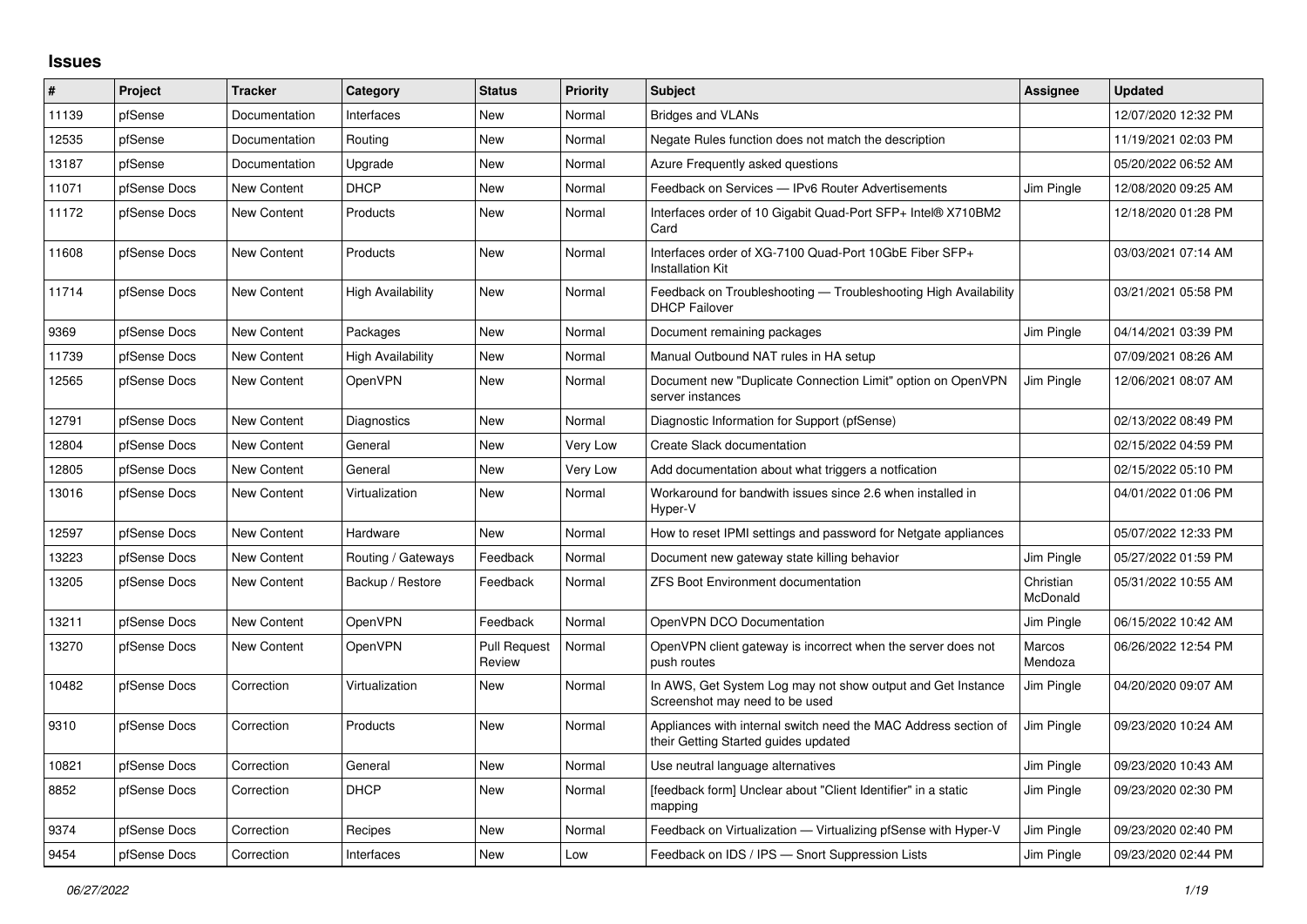| #     | Project                 | Tracker    | Category                     | <b>Status</b> | <b>Priority</b> | <b>Subject</b>                                                                                 | <b>Assignee</b>      | <b>Updated</b>      |
|-------|-------------------------|------------|------------------------------|---------------|-----------------|------------------------------------------------------------------------------------------------|----------------------|---------------------|
| 9685  | pfSense Docs            | Correction | Firewall Rules               | New           | Normal          | Feedback on Firewall - Floating Rules                                                          | Jim Pingle           | 09/23/2020 02:57 PM |
| 10924 | pfSense Docs            | Correction | Recipes                      | New           | Normal          | Feedback on Virtualization - Virtualizing pfSense with VMware<br>vSphere / ESXi                | Jim Pingle           | 09/23/2020 03:46 PM |
| 11067 | pfSense Docs            | Correction | Wireless                     | New           | Normal          | Feedback on Wireless - Recommended Wireless Hardware                                           | Jim Pingle           | 11/16/2020 07:17 AM |
| 11195 | pfSense Docs            | Correction | Recipes                      | New           | Normal          | Feedback on pfSense Configuration Recipes - Accessing a<br>CPE/Modem from Inside the Firewall  | Jim Pingle           | 12/30/2020 01:13 PM |
| 11145 | pfSense Docs            | Correction | Virtualization               | New           | Very Low        | Feedback on pfSense Configuration Recipes - Virtualizing<br>pfSense with Hyper-V               | Jim Pingle           | 03/06/2021 04:14 PM |
| 9608  | pfSense Docs            | Correction | Recipes                      | New           | Low             | Feedback on Virtualization - Virtualizing pfSense with Hyper-V                                 | Jim Pingle           | 03/06/2021 04:29 PM |
| 12098 | pfSense Docs            | Correction | Configuration                | New           | Normal          | Feedback on pfSense Configuration Recipes - Accessing a<br>CPE/Modem from Inside the Firewall  |                      | 07/02/2021 02:30 AM |
| 11871 | pfSense Docs            | Correction | Products                     | New           | Normal          | SG-2100 must be manually power cycled after installation                                       |                      | 10/07/2021 02:19 PM |
| 9370  | pfSense Docs            | Correction | General                      | In Progress   | Normal          | Update old screenshots                                                                         | Jim Pingle           | 12/03/2021 09:55 AM |
| 12570 | pfSense Docs            | Correction | General                      | New           | Normal          | Active appliance list missing 6100                                                             |                      | 12/06/2021 11:41 AM |
| 12861 | pfSense Docs            | Correction | Hardware                     | New           | Normal          | pfSense hardware tuning guide references obsolete interface<br>loader variable & buffer limits |                      | 02/23/2022 05:31 PM |
| 12400 | pfSense Docs            | Correction | <b>NAT</b>                   | New           | Normal          | NAT 1:1 documentation - multi-wan information                                                  |                      | 03/13/2022 12:53 PM |
| 12978 | pfSense Docs            | Correction | Monitoring                   | New           | Normal          | Correction to iftop section of Monitoring Bandwidth Usage                                      | Jim Pingle           | 03/23/2022 11:18 AM |
| 1521  | pfSense                 | Todo       | Routina                      | New           | Normal          | Investigate FreeBSD route metric support for future versions                                   |                      | 05/12/2011 11:28 AM |
| 2099  | pfSense                 | Todo       | CARP                         | New           | Normal          | Remove "queue" from CARP traffic                                                               |                      | 01/19/2012 10:59 AM |
| 5445  | pfSense                 | Todo       | Web Interface                | New           | Normal          | Improve banner for "background activity"                                                       |                      | 02/06/2016 04:43 AM |
| 32    | pfSense                 | Todo       | User Manager /<br>Privileges | New           | Normal          | PPPoE Server users integration with user manager                                               |                      | 02/06/2016 04:53 AM |
| 33    | pfSense                 | Todo       | User Manager /<br>Privileges | New           | Normal          | L2TP users integration with user manager                                                       |                      | 02/06/2016 04:53 AM |
| 5480  | pfSense                 | Todo       | Web Interface                | New           | Low             | inconsistent display of default values in fields                                               | Jared Dillard        | 03/01/2016 04:59 PM |
| 6390  | pfSense                 | Todo       | Dashboard                    | New           | Low             | Autoscale from Traffic Graph not correct size (big graphs)                                     |                      | 05/23/2016 01:38 PM |
| 6697  | pfSense                 | Todo       | Web Interface                | New           | Low             | White squares around the numeric values in the Status / Queues<br>page                         | <b>Jared Dillard</b> | 08/15/2016 03:19 AM |
| 6727  | pfSense                 | Todo       | Web Interface                | New           | Very Low        | Missing file apple-touch-icon-precomposed.png?                                                 | Jared Dillard        | 08/18/2016 02:10 PM |
| 7411  | pfSense Packages   Todo |            | ladvd                        | New           | Low             | LADVD Devices not wide enough                                                                  |                      | 10/22/2017 05:04 AM |
| 6752  | pfSense Packages        | Todo       | <b>Status Traffic Totals</b> | New           | Low             | Traffic Totals Data Summary Graph                                                              | <b>Jared Dillard</b> | 11/08/2017 08:58 AM |
| 8270  | pfSense                 | Todo       | Web Interface                | New           | Very Low        | Fix grammatically erroneous repetition                                                         |                      | 01/11/2018 08:19 AM |
| 1940  | pfSense                 | Todo       | Logging                      | New           | Normal          | Integrate rSyslogd                                                                             |                      | 07/06/2018 02:11 PM |
| 5902  | pfSense                 | Todo       | Configuration<br>Backend     | New           | Normal          | Use a common place for default values                                                          |                      | 08/13/2019 12:53 PM |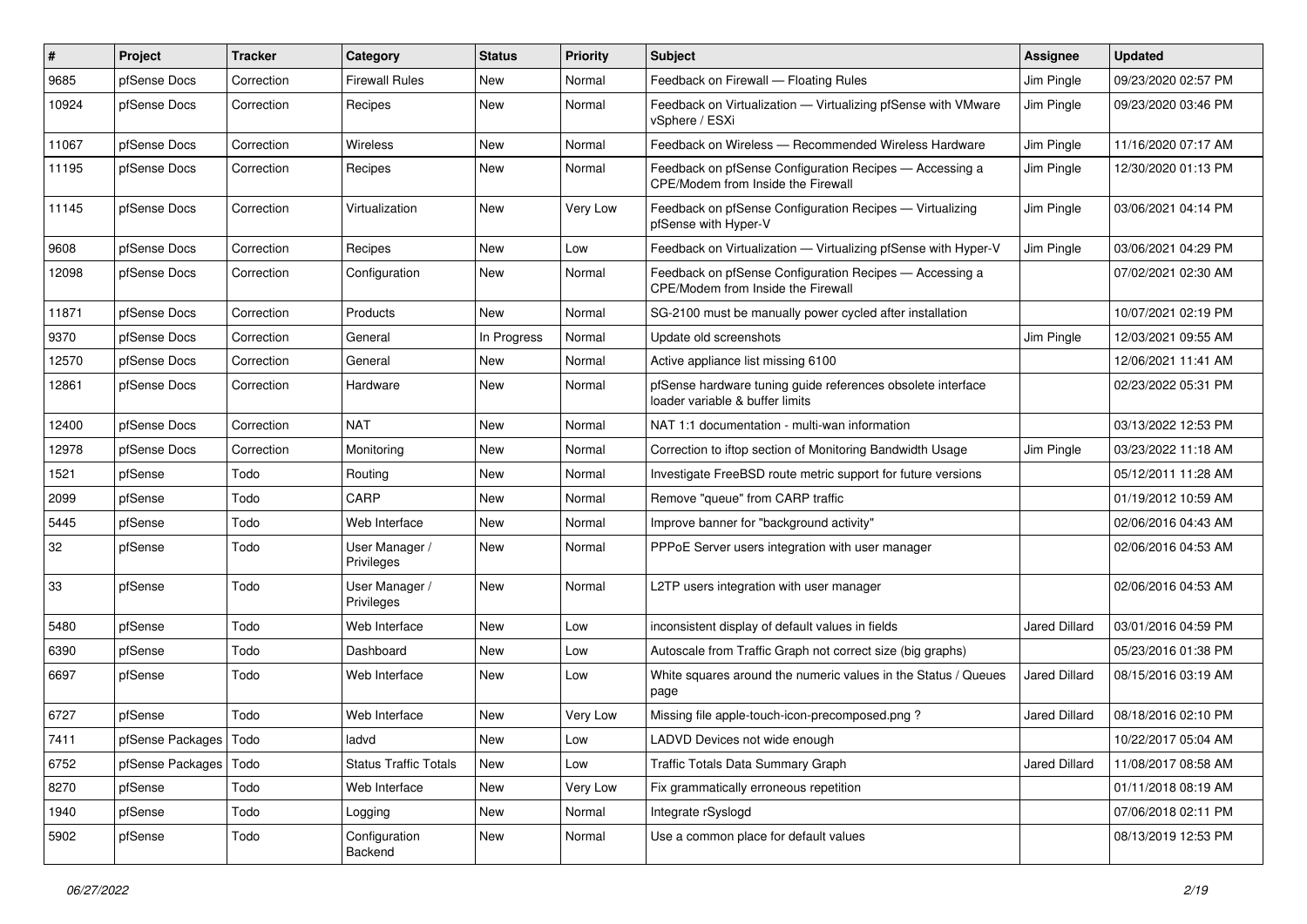| ∦     | Project          | <b>Tracker</b> | Category                 | <b>Status</b>                 | <b>Priority</b> | <b>Subject</b>                                                                             | Assignee                              | <b>Updated</b>      |
|-------|------------------|----------------|--------------------------|-------------------------------|-----------------|--------------------------------------------------------------------------------------------|---------------------------------------|---------------------|
| 6501  | pfSense          | Todo           | Web Interface            | New                           | Normal          | Tightening up subnet expansion                                                             |                                       | 08/13/2019 01:23 PM |
| 6332  | pfSense          | Todo           | Web Interface            | <b>New</b>                    | Normal          | Upgrade encryption options to cover current range of<br>recommendations                    |                                       | 08/13/2019 02:34 PM |
| 7385  | pfSense          | Todo           | Web Interface            | New                           | Normal          | Sanitize PHP includes                                                                      |                                       | 08/13/2019 03:22 PM |
| 8743  | pfSense          | Todo           | Gateways                 | New                           | Low             | Gateway Groups page should list gateways in tier order                                     |                                       | 08/14/2019 12:16 PM |
| 10199 | pfSense          | Todo           | Translations             | New                           | Very Low        | Improve Spanish translation interface                                                      | Aluisco Miguel<br>Ricardo<br>Mastrapa | 01/22/2020 09:22 AM |
| 11471 | pfSense Docs     | Todo           | Development              | New                           | Low             | Feedback on Development - Developing Packages                                              | Jim Pingle                            | 02/19/2021 02:52 PM |
| 11508 | pfSense          | Todo           | Web Interface            | <b>Pull Request</b><br>Review | Low             | Update SimplePie to to v1.5.6                                                              |                                       | 02/23/2021 07:23 AM |
| 11622 | pfSense Docs     | Todo           | IPsec                    | New                           | Normal          | Update pfSense VPC VPN Configuration Wizard docs                                           |                                       | 03/04/2021 09:36 AM |
| 11648 | pfSense Docs     | Todo           | Packages                 | New                           | Normal          | Feedback on Packages - AWS VPC Wizard - pfSense Plus<br><b>Configuration Details</b>       |                                       | 03/10/2021 06:30 AM |
| 11280 | pfSense          | Todo           | WireGuard                | New                           | Normal          | Add WireGuard to ALTQ list                                                                 |                                       | 04/27/2021 12:32 PM |
| 6647  | pfSense          | Todo           | Web Interface            | New                           | Very Low        | <b>Enable Additional Security Headers</b>                                                  |                                       | 05/14/2021 01:09 AM |
| 11944 | pfSense Docs     | Todo           | Packages                 | New                           | Normal          | Feedback on Packages - FRR Package - Bidirectional<br><b>Forwarding Detection</b>          |                                       | 05/21/2021 12:57 AM |
| 12025 | pfSense          | Todo           | Web Interface            | New                           | Very Low        | Add 1:1 Validation to Notify Someone They are 1:1 NAT'ing an<br><b>Interface Address</b>   |                                       | 06/11/2021 10:05 AM |
| 12063 | pfSense Docs     | Todo           | <b>Dynamic DNS</b>       | New                           | Normal          | Feedback on Services - Dynamic DNS - Configuring RFC 2136<br>Dynamic DNS updates           |                                       | 06/18/2021 06:24 PM |
| 12214 | pfSense Docs     | Todo           | General                  | <b>New</b>                    | Low             | Connect to WebGui.                                                                         |                                       | 08/05/2021 04:39 AM |
| 12237 | pfSense Docs     | Todo           | Hardware                 | New                           | Normal          | Feedback on Hardware - Hardware Tuning and Troubleshooting                                 |                                       | 08/10/2021 03:13 AM |
| 12176 | pfSense          | Todo           | Interfaces               | <b>Pull Request</b><br>Review | Normal          | Hide WireGuard interfaces on appropriate pages                                             |                                       | 08/11/2021 12:52 AM |
| 12268 | pfSense Docs     | Todo           | <b>Firewall Rules</b>    | New                           | Normal          | Feedback on Firewall - Aliases                                                             |                                       | 08/17/2021 12:55 AM |
| 12367 | pfSense          | Todo           | Installer                | New                           | Normal          | ZFS: Do not show memstick disk on target list                                              |                                       | 09/13/2021 07:37 AM |
| 12395 | pfSense Docs     | Todo           | Packages                 | New                           | Normal          | Feedback on Packages - FRR Package - Border Gateway<br>Protocol - BGP Required Information |                                       | 09/21/2021 04:32 PM |
| 12402 | pfSense Docs     | Todo           | Configuration            | <b>New</b>                    | Normal          | Feedback on Configuration - Advanced Configuration Options -<br>Notifications              |                                       | 09/24/2021 12:46 AM |
| 12411 | pfSense Docs     | Todo           | <b>High Availability</b> | New                           | Normal          | Feedback on High Availability - pfSense XML-RPC Config Sync<br>Overview                    |                                       | 09/29/2021 10:39 AM |
| 12427 | pfSense Packages | Todo           | haproxy                  | New                           | Normal          | ha-proxy: action order in the GUI is not keeped in the resulting<br>ha-proxy configuration |                                       | 10/06/2021 07:02 AM |
| 12162 | pfSense Docs     | Todo           | Products                 | New                           | Normal          | Add "usb reset" as possible solution for non-booting flash drives<br>on the SG-1100        |                                       | 10/07/2021 02:19 PM |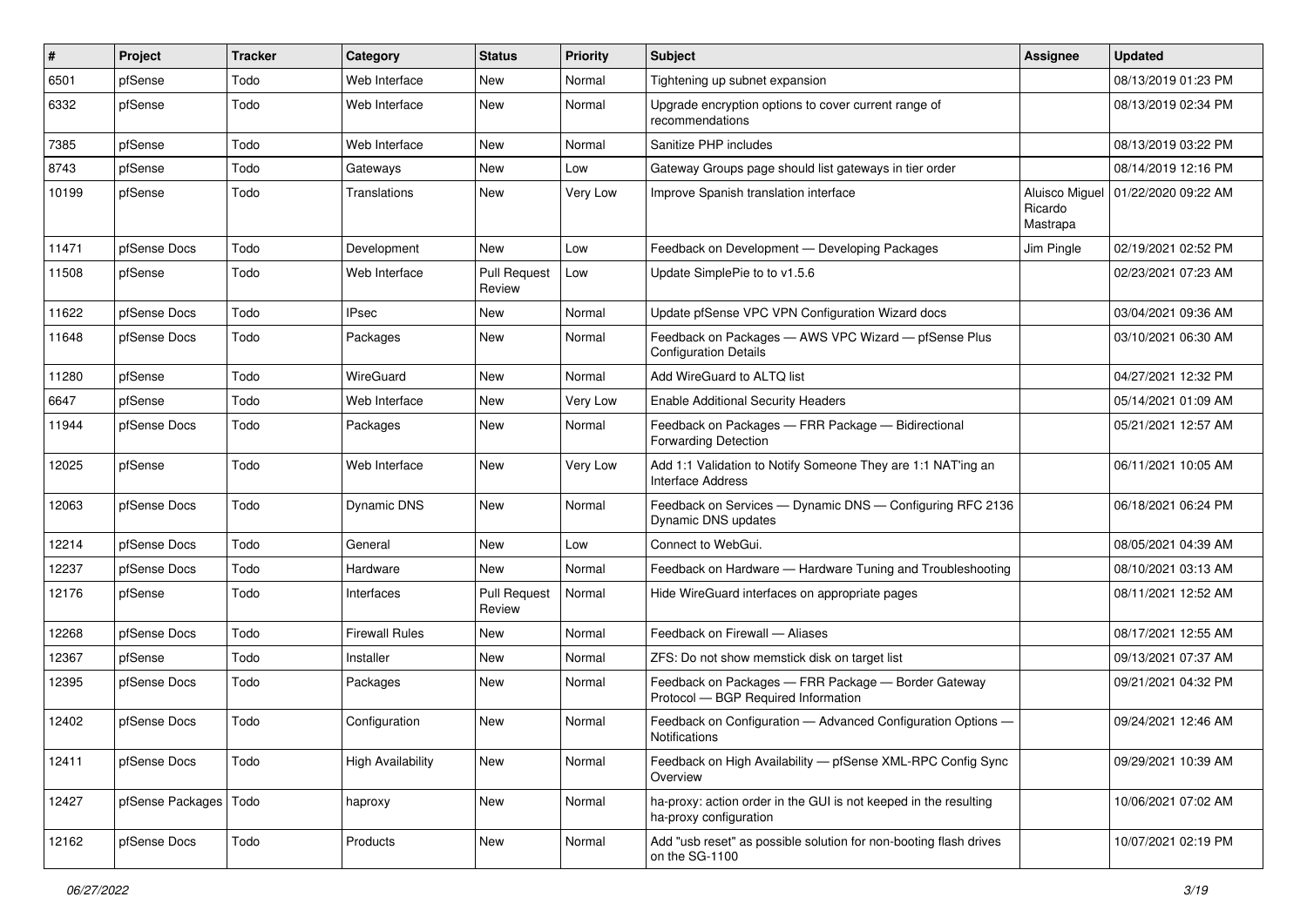| #     | Project          | <b>Tracker</b> | Category                    | <b>Status</b>                 | <b>Priority</b> | <b>Subject</b>                                                                                              | Assignee              | <b>Updated</b>      |
|-------|------------------|----------------|-----------------------------|-------------------------------|-----------------|-------------------------------------------------------------------------------------------------------------|-----------------------|---------------------|
| 12459 | pfSense          | Todo           | <b>Virtual IP Addresses</b> | <b>New</b>                    | Normal          | Add IP Alias subnet input validation                                                                        |                       | 10/15/2021 09:35 AM |
| 12461 | pfSense Docs     | Todo           | Hardware                    | <b>New</b>                    | Normal          | Improve macOS Serial Command Instructions                                                                   |                       | 10/15/2021 03:47 PM |
| 12457 | pfSense Docs     | Todo           | Packages                    | New                           | Very Low        | Add UPS Configuration Recipes for apcupsd and nut UPS<br>Packages with Common Brand Units                   |                       | 10/18/2021 08:37 AM |
| 12659 | pfSense Docs     | Todo           | Hardware                    | <b>New</b>                    | Normal          | Feedback on Hardware - Hardware Tuning and Troubleshooting<br>Flow Control for ix                           |                       | 01/16/2022 10:22 AM |
| 12717 | pfSense Packages | l Todo         | Squid                       | New                           | Normal          | Squid 5.x Branch                                                                                            |                       | 01/25/2022 06:24 PM |
| 12351 | pfSense Packages | Todo           | pfBlockerNG                 | Feedback                      | Normal          | Remove non-functional feeds                                                                                 | Viktor Gurov          | 02/04/2022 02:29 PM |
| 12243 | pfSense          | Todo           | Package System              | New                           | Normal          | Implement "``plugin_interfaces()```                                                                         |                       | 02/07/2022 03:50 AM |
| 12787 | pfSense Docs     | Todo           | <b>IPsec</b>                | New                           | Normal          | Feedback on pfSense Configuration Recipes - Routing Internet<br>Traffic Through a Site-to-Site IPsec Tunnel |                       | 02/11/2022 11:28 PM |
| 9200  | pfSense Packages | Todo           | <b>ACME</b>                 | New                           | Normal          | Add DNS support for Google domain to Acme manager                                                           | Jim Pingle            | 02/15/2022 03:16 AM |
| 12806 | pfSense Packages | Todo           | node exporter               | New                           | Normal          | Update node exporter to 1.3.1                                                                               |                       | 02/15/2022 05:26 PM |
| 12883 | pfSense Docs     | Todo           | <b>DNS</b>                  | New                           | Normal          | Feedback on Services - DNS Resolver - Host Overrides                                                        |                       | 02/28/2022 07:54 PM |
| 12865 | pfSense Packages | Todo           | <b>RRD Summary</b>          | Feedback                      | Normal          | <b>RRD Summary improvements</b>                                                                             | Viktor Gurov          | 03/04/2022 12:20 PM |
| 12980 | pfSense Docs     | Todo           | OpenVPN                     | Feedback                      | Normal          | Add warnings against OpenVPN Shared Key mode                                                                | Jim Pingle            | 03/24/2022 02:11 PM |
| 13020 | pfSense Docs     | Todo           | <b>Firewall Rules</b>       | New                           | Normal          | easyrule command documentation should document permissible<br>wildcards                                     | Jim Pingle            | 04/04/2022 08:01 AM |
| 13058 | pfSense          | Todo           | Rules / NAT                 | New                           | Normal          | Add static routes and directly connected networks back to policy<br>route negation rules                    |                       | 04/13/2022 08:05 AM |
| 10464 | pfSense          | Todo           | Upgrade                     | <b>New</b>                    | Low             | Disallow package updates when a system update is available                                                  |                       | 04/21/2022 12:39 PM |
| 13108 | pfSense Docs     | Todo           | Installation / Upgrades     | New                           | Normal          | ZFS filesystem implications                                                                                 | Jim Pingle            | 04/27/2022 03:18 PM |
| 12354 | pfSense Packages | Todo           | haproxy                     | Feedback                      | High            | Update haproxy-devel to mitigate CVE-2021-40346                                                             | <b>Viktor Gurov</b>   | 05/12/2022 08:50 AM |
| 13159 | pfSense          | Todo           | Web Interface               | New                           | Very Low        | Decrease distance between img-buttons in webGUI to eliminate<br>mistake entry                               |                       | 05/14/2022 06:52 AM |
| 12431 | pfSense          | Todo           | Web Interface               | <b>Pull Request</b><br>Review | Normal          | GUI pages should use "POST" for AJAX calls, not "GET"                                                       | Viktor Gurov          | 05/17/2022 02:20 PM |
| 12782 | pfSense          | Todo           | Build / Release             | New                           | Normal          | Disable compatibility flag                                                                                  | <b>Brad Davis</b>     | 05/17/2022 02:33 PM |
| 13189 | pfSense Plus     | Todo           | OpenVPN                     | Feedback                      | Normal          | Input validation should reject the combination of DCO and P2P<br>mode                                       | Jim Pingle            | 05/26/2022 10:50 AM |
| 13229 | pfSense Docs     | Todo           | Captive Portal              | Feedback                      | Normal          | Update documentation for IPFW to PF transition for Limiters and<br><b>Captive Portal</b>                    | Jim Pingle            | 05/27/2022 03:04 PM |
| 12756 | pfSense Docs     | Todo           | WireGuard                   | <b>New</b>                    | Normal          | Feedback on pfSense Configuration Recipes - WireGuard<br>Remote Access VPN Configuration Example            | Christian<br>McDonald | 05/31/2022 11:42 AM |
| 13236 | pfSense Docs     | Todo           | Products                    | <b>New</b>                    | Normal          | Document link speed limitations with igc and ix on 6100/4100                                                |                       | 05/31/2022 05:53 PM |
| 13250 | pfSense          | Todo           | DHCP (IPv4)                 | New                           | Very Low        | Clean up DHCP Server option language                                                                        | Jim Pingle            | 06/06/2022 07:32 AM |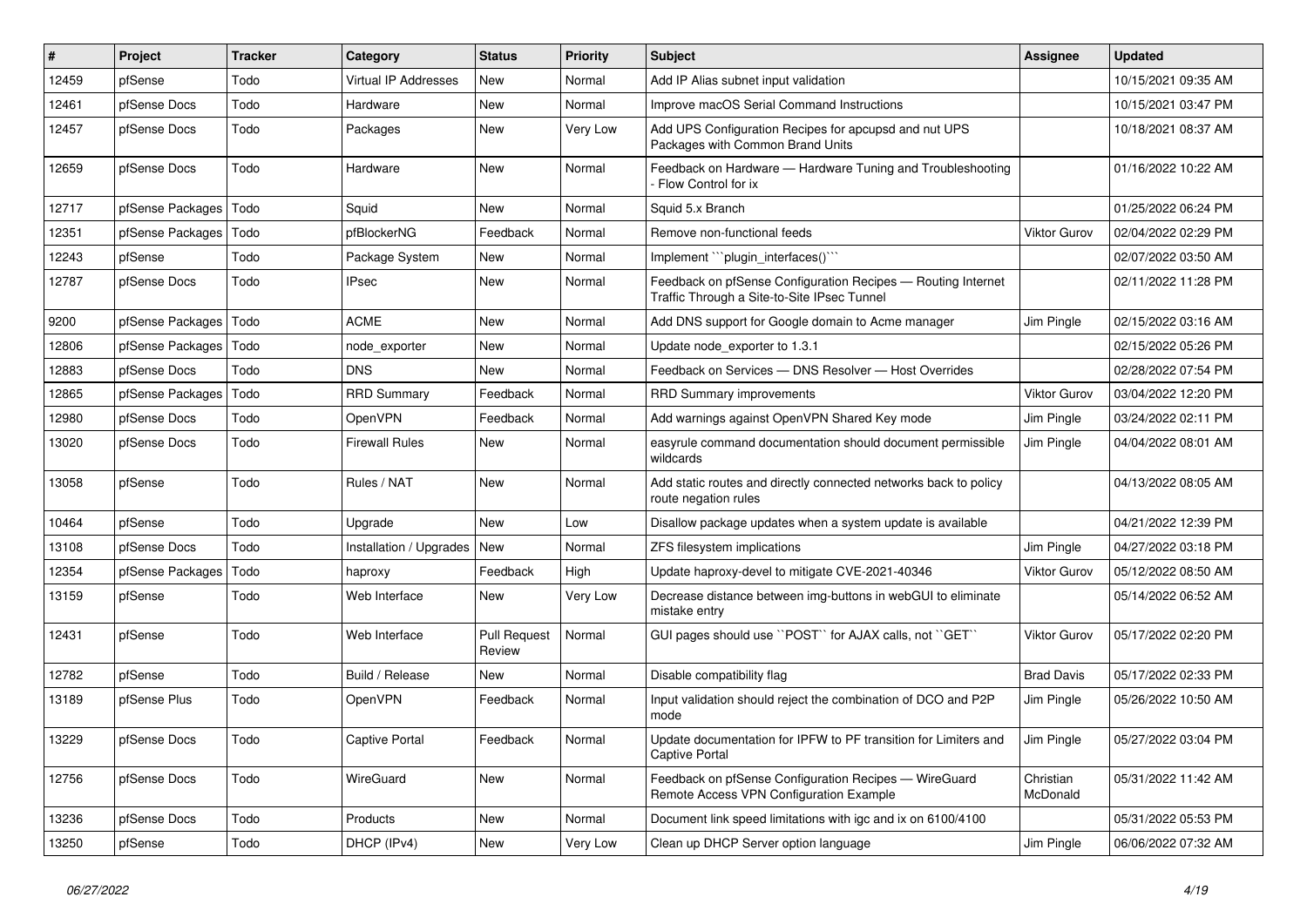| $\pmb{\#}$ | Project          | <b>Tracker</b> | Category                     | <b>Status</b>                 | <b>Priority</b> | <b>Subject</b>                                                                                          | <b>Assignee</b>  | <b>Updated</b>      |
|------------|------------------|----------------|------------------------------|-------------------------------|-----------------|---------------------------------------------------------------------------------------------------------|------------------|---------------------|
| 13255      | pfSense Packages | Todo           | OpenVPN Client<br>Export     | <b>New</b>                    | Normal          | Set PKCS#12 algorithm when exporting OpenVPN ZIP or<br>Windows bundles                                  | Jim Pingle       | 06/08/2022 10:37 AM |
| 13268      | pfSense          | Todo           | Console Menu                 | Ready To<br>Test              | Normal          | columns don't align nicely in console with medium-long interface<br>names                               |                  | 06/12/2022 10:32 PM |
| 13291      | pfSense Docs     | Todo           | Configuration                | New                           | Low             | Notification documentation                                                                              |                  | 06/21/2022 10:22 AM |
| 12770      | pfSense Docs     | Todo           | Firewall Rules               | <b>Pull Request</b><br>Review | Normal          | Feedback on Firewall - Configuring firewall rules                                                       |                  | 06/27/2022 07:42 AM |
| 13306      | pfSense Packages | Todo           | Nut                          | <b>New</b>                    | Normal          | Update NUT to version 2.8.0 to match FreeBSD Packages                                                   | Denny Page       | 06/27/2022 10:45 AM |
| 84         | pfSense          | Feature        | Web Interface                | New                           | Low             | Nightly Filter Summary E-Mail                                                                           | Jim Pingle       | 04/03/2010 06:22 PM |
| 521        | pfSense          | Feature        | User Manager /<br>Privileges | <b>New</b>                    | Normal          | Group manager Assigned Permissions                                                                      |                  | 04/18/2010 02:59 PM |
| 746        | pfSense          | Feature        | Rules / NAT                  | <b>New</b>                    | Normal          | Add interface group to source/dest drop downs                                                           |                  | 07/19/2010 05:10 PM |
| 1367       | pfSense          | Feature        | Backup / Restore             | <b>New</b>                    | Normal          | Input validation on partial config restores                                                             |                  | 03/21/2011 01:16 AM |
| 1506       | pfSense          | Feature        | Notifications                | New                           | Normal          | Notifications should spool                                                                              |                  | 05/05/2011 12:58 PM |
| 1935       | pfSense          | Feature        | Rules / NAT                  | New                           | Normal          | Allow rule with max-src-conn-* options to make conditional use of<br>"overload <virusprot>"</virusprot> |                  | 10/07/2011 09:31 AM |
| 2443       | pfSense          | Feature        | <b>PPP</b> Interfaces        | New                           | Normal          | Automatically start 3G usb interfaces upon plugin                                                       |                  | 05/20/2012 05:37 PM |
| 2479       | pfSense          | Feature        | Dashboard                    | <b>New</b>                    | Normal          | Allow reordering of the traffic graphs on the dashboard                                                 |                  | 06/08/2012 04:13 PM |
| 2545       | pfSense          | Feature        | Captive Portal               | New                           | Low             | CaptivePortal: Custom "Re-authenticate every x minutes"                                                 |                  | 07/08/2012 05:21 PM |
| 2693       | pfSense          | Feature        | Console Menu                 | New                           | Normal          | Allow mapping mapping non-physical interfaces via console                                               | Mathieu<br>Simon | 11/27/2012 03:00 PM |
| 2410       | pfSense          | Feature        | <b>DNS Forwarder</b>         | <b>New</b>                    | Normal          | Support name based aliasing via CNAMEs or some other<br>mechanism.                                      |                  | 12/11/2012 09:56 PM |
| 2965       | pfSense          | Feature        | Rules / NAT                  | <b>New</b>                    | Normal          | Mac Firewalling                                                                                         |                  | 04/24/2013 12:02 PM |
| 1434       | pfSense          | Feature        | OpenVPN                      | New                           | Normal          | Radius Accounting in OpenVPN                                                                            |                  | 05/04/2013 03:06 PM |
| 3053       | pfSense          | Feature        | Captive Portal               | <b>New</b>                    | Normal          | Automatically add DHCP static addresses to CP passthru-mac                                              |                  | 06/21/2013 11:54 AM |
| 3087       | pfSense          | Feature        | Web Interface                | New                           | Normal          | Setup Wizard does not include IPv6 options for interfaces                                               |                  | 07/10/2013 06:19 PM |
| 3623       | pfSense          | Feature        | Package System               | <b>New</b>                    | Normal          | Allow each package to choose if it is restarted on interface events                                     |                  | 04/26/2014 01:00 PM |
| 2357       | pfSense          | Feature        | Interfaces                   | New                           | Low             | Support Dual Stack Lite                                                                                 |                  | 05/13/2014 09:39 PM |
| 3552       | pfSense          | Feature        | PPP Interfaces               | New                           | Normal          | Allow configuring link keep-alive value in PPP                                                          |                  | 05/14/2014 10:26 AM |
| 3696       | pfSense          | Feature        | Backup / Restore             | New                           | Normal          | Multiple items backup/restore                                                                           |                  | 06/06/2014 02:33 PM |
| 3534       | pfSense          | Feature        | DHCP (IPv4)                  | New                           | Normal          | DDNS using arbitrary zone primary                                                                       |                  | 07/08/2014 11:40 AM |
| 3793       | pfSense          | Feature        | Rules / NAT                  | New                           | Normal          | Enable external authentication support for rules                                                        |                  | 08/05/2014 01:09 PM |
| 2117       | pfSense          | Feature        | <b>Operating System</b>      | New                           | Normal          | 6RD support for ISPs like Swisscom                                                                      |                  | 08/22/2014 10:40 AM |
| 3899       | pfSense          | Feature        | Web Interface                | New                           | Normal          | Add feature to allow reordering of <package> items in config.xml</package>                              |                  | 09/27/2014 04:40 PM |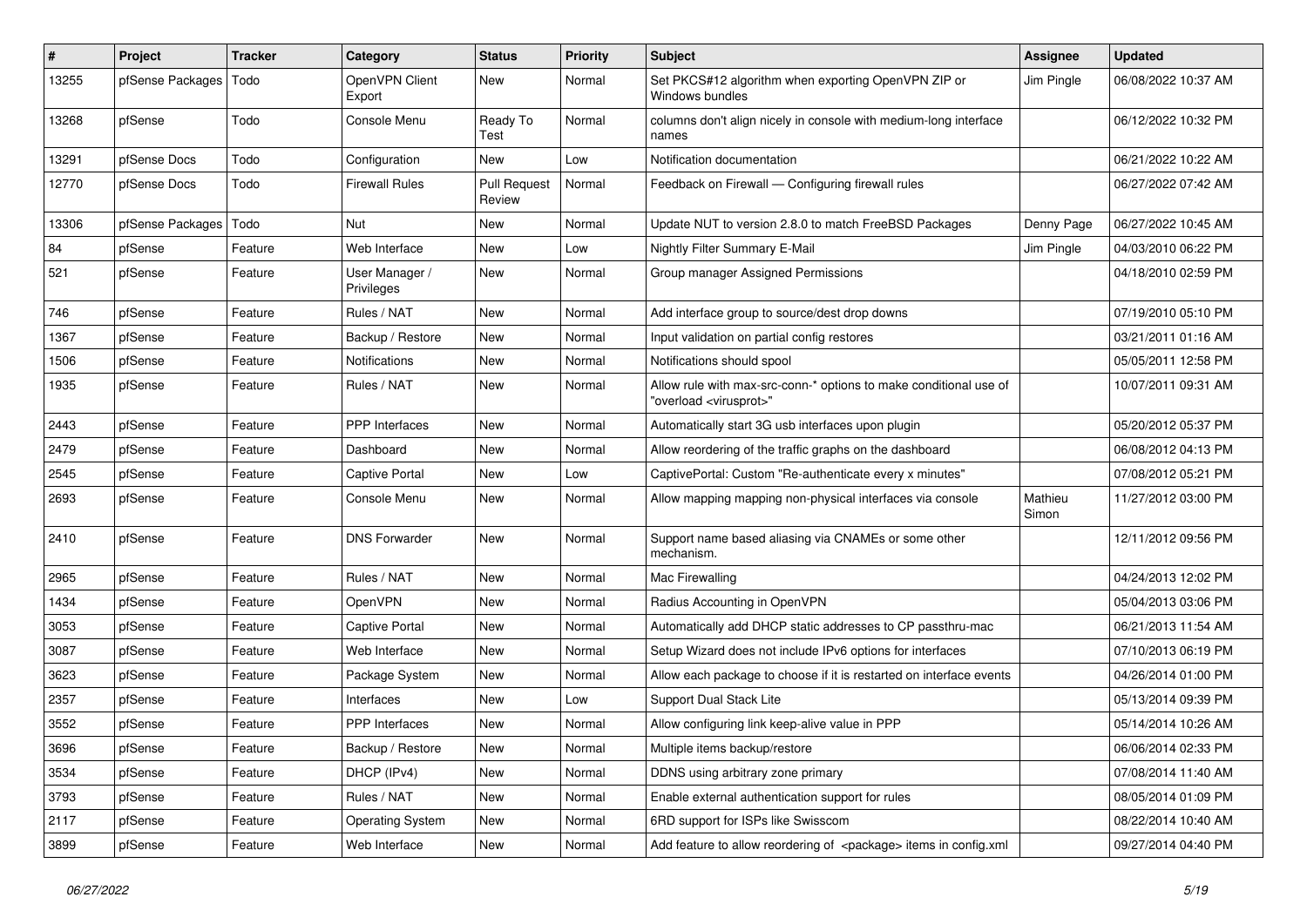| $\vert$ # | Project          | Tracker | Category                     | <b>Status</b> | <b>Priority</b> | <b>Subject</b>                                                                            | <b>Assignee</b> | <b>Updated</b>      |
|-----------|------------------|---------|------------------------------|---------------|-----------------|-------------------------------------------------------------------------------------------|-----------------|---------------------|
| 3943      | pfSense          | Feature | <b>Operating System</b>      | New           | Low             | pf - divert-reply not implemented (usefull for haproxy)                                   |                 | 10/16/2014 06:42 PM |
| 2593      | pfSense          | Feature | <b>XMLRPC</b>                | New           | Normal          | sync NTPD, SNMP config between HA members                                                 |                 | 01/14/2015 09:04 AM |
| 4292      | pfSense          | Feature | <b>RRD Graphs</b>            | New           | Normal          | Show 95th Percentile for IPv6 Traffic in RRD Graphs                                       |                 | 01/25/2015 02:24 PM |
| 4374      | pfSense          | Feature | Notifications                | New           | Low             | Add timestamps to notification e-mails                                                    |                 | 02/05/2015 12:43 AM |
| 4506      | pfSense Packages | Feature | FreeRADIUS                   | New           | Normal          | FreeRADIUS groups/hunt groups                                                             |                 | 03/10/2015 08:51 PM |
| 228       | pfSense          | Feature | Multi-WAN                    | New           | Normal          | Multi-WAN support with same gateway on multiple WANs                                      |                 | 04/11/2015 01:10 AM |
| 4646      | pfSense          | Feature | Dashboard                    | New           | Normal          | Recover valuable vertical screen real estate in dashboard                                 |                 | 04/20/2015 07:46 PM |
| 4724      | pfSense          | Feature | Captive Portal               | New           | Low             | Captive Portal Status Add Client Hostname                                                 |                 | 05/22/2015 08:38 AM |
| 4798      | pfSense          | Feature | <b>DNS Resolver</b>          | New           | Normal          | Make host and domain overrides available to both DNS Resolver<br>and DNS Forwarder        |                 | 06/29/2015 02:14 AM |
| 4989      | pfSense          | Feature | <b>IPsec</b>                 | New           | Normal          | Allow all valid strongswan remote gateway options in gui                                  |                 | 08/20/2015 02:57 PM |
| 4628      | pfSense          | Feature | Web Interface                | New           | Normal          | Add GUI to manage loader tunables (e.g. loader.conf.local)                                |                 | 09/16/2015 04:28 PM |
| 5307      | pfSense          | Feature | <b>RRD Graphs</b>            | New           | Low             | Add logarithmic scale option to RRD graphs                                                |                 | 10/14/2015 07:37 AM |
| 5360      | pfSense          | Feature | UPnP/NAT-PMP                 | New           | Normal          | Add possibility to configure independent "UPnP & NAT-PMP"<br>instances                    |                 | 10/31/2015 04:25 AM |
| 5174      | pfSense Packages | Feature | <b>NRPE</b>                  | New           | Normal          | nrpe: check sensors doesnt work, missing Imsensors                                        |                 | 11/15/2015 12:49 AM |
| 5525      | pfSense          | Feature | OpenVPN                      | New           | Normal          | Add static routes for OpenVPN client remote peer addresses<br>when using non-default WANs |                 | 11/25/2015 08:44 AM |
| 3115      | pfSense          | Feature | Multi-WAN                    | New           | Normal          | Traffic shaping for multi WAN                                                             |                 | 12/07/2015 02:20 PM |
| 290       | pfSense          | Feature | Multi-WAN                    | New           | Low             | Add Multi-WAN awareness to UPnP                                                           |                 | 01/06/2016 05:24 PM |
| 4501      | pfSense          | Feature | Notifications                | New           | Normal          | Allow email report to send multiple destination                                           |                 | 02/06/2016 04:07 AM |
| 2276      | pfSense          | Feature | Certificates                 | New           | Normal          | Remote CRL fetch support                                                                  |                 | 02/06/2016 04:14 AM |
| 1574      | pfSense          | Feature | User Manager /<br>Privileges | New           | Normal          | Password quality enforcment.                                                              |                 | 02/06/2016 04:15 AM |
| 4165      | pfSense          | Feature | Rules / NAT                  | New           | Low             | Allow for security zones when defining interfaces and firewall<br>rules.                  |                 | 02/06/2016 04:35 AM |
| 371       | pfSense          | Feature | Rules / NAT                  | New           | Normal          | Allow moving of bogon and RFC 1918 rules                                                  |                 | 02/06/2016 04:53 AM |
| 96        | pfSense          | Feature | Rules / NAT                  | New           | Normal          | Add "All local networks" to source and destination drop down<br>boxen in firewall rules   |                 | 02/06/2016 04:53 AM |
| 986       | pfSense          | Feature | Web Interface                | New           | Normal          | Dynamic states view                                                                       |                 | 02/06/2016 04:58 AM |
| 1307      | pfSense          | Feature | Web Interface                | New           | Normal          | Request: Option To Resolve Addresses in State Table Summary                               |                 | 02/06/2016 04:58 AM |
| 2025      | pfSense          | Feature | Captive Portal               | New           | Normal          | Captive Portal: Easy accessible Logout page instead of Logout<br>pop-up window            |                 | 02/06/2016 04:59 AM |
| 2315      | pfSense          | Feature | Traffic Shaper (ALTQ)        | New           | Normal          | Traffic Shaper - Adaptive Bandwidth Management                                            |                 | 02/06/2016 05:07 AM |
| 5950      | pfSense          | Feature | DHCP (IPv6)                  | New           | Normal          | DHCPv6 Server support for PD of PD-obtained networks                                      |                 | 03/04/2016 03:04 AM |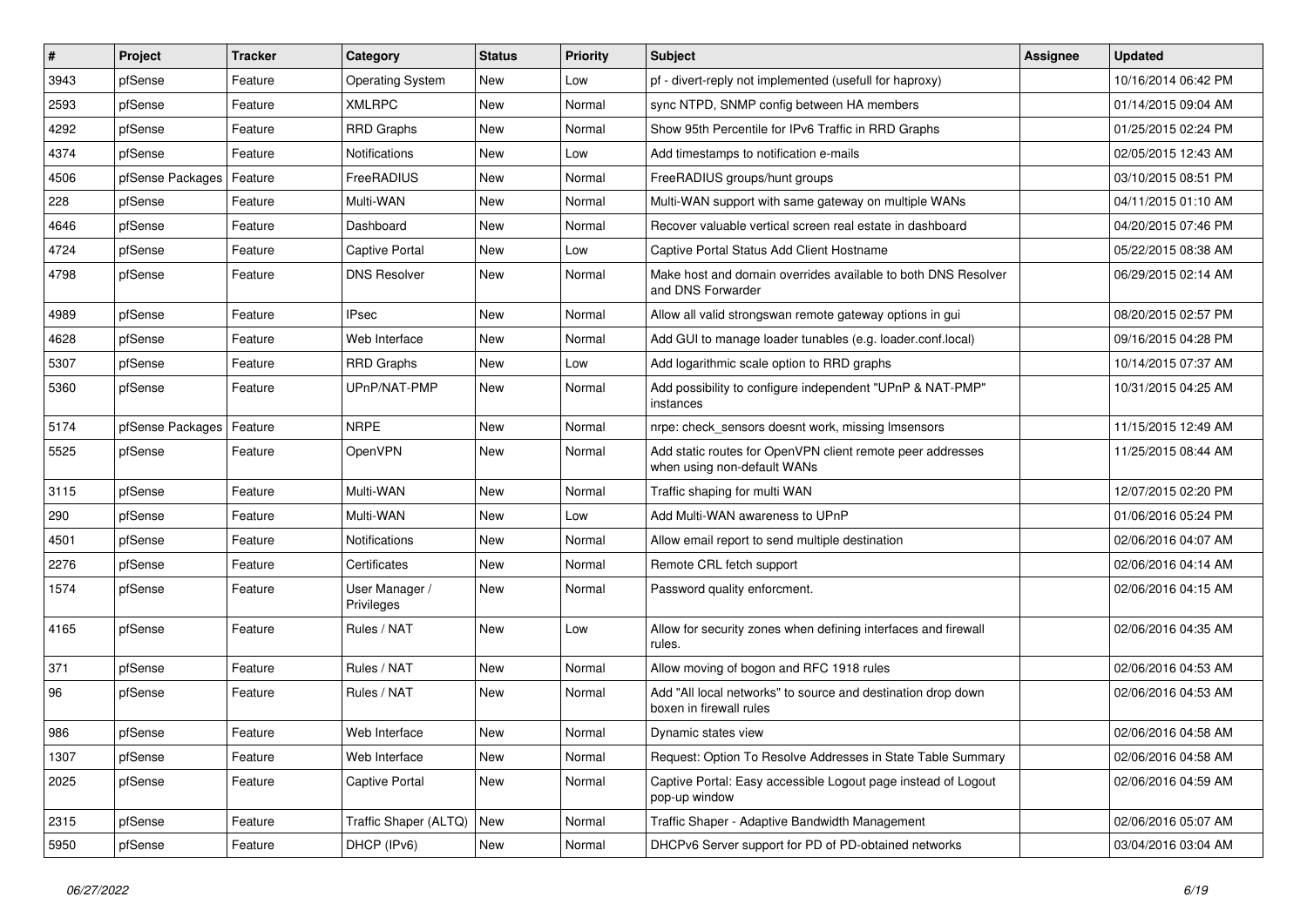| #    | Project                    | <b>Tracker</b> | Category                     | <b>Status</b> | <b>Priority</b> | <b>Subject</b>                                                                                               | <b>Assignee</b> | <b>Updated</b>      |
|------|----------------------------|----------------|------------------------------|---------------|-----------------|--------------------------------------------------------------------------------------------------------------|-----------------|---------------------|
| 5474 | pfSense                    | Feature        | Interfaces                   | New           | Normal          | Add 802.1x configuration to wired interfaces.                                                                |                 | 03/16/2016 04:32 PM |
| 5835 | pfSense                    | Feature        | OpenVPN                      | New           | Very Low        | Improve OpenVPN client gateway detection in edge cases where<br>the remote does not send gateway information |                 | 03/20/2016 12:29 AM |
| 3862 | pfSense                    | Feature        | <b>IGMP Proxy</b>            | <b>New</b>    | Normal          | Allow configuration of IGMP proxy's 'quickleave' parameter from<br>the web interface                         |                 | 04/05/2016 03:24 AM |
| 6213 | pfSense                    | Feature        | <b>IPsec</b>                 | New           | Normal          | IPSEC: IPV4/IPV6 dual-interface-stack support for Mobile IKE                                                 |                 | 04/20/2016 07:48 AM |
| 6215 | pfSense                    | Feature        | Web Interface                | <b>New</b>    | Normal          | Create consistent UI for admin access security                                                               |                 | 04/20/2016 03:05 PM |
| 6500 | pfSense                    | Feature        | Package System               | New           | Normal          | Should be a way to determine which packages are available<br>without having to update/install                |                 | 06/17/2016 05:34 PM |
| 4010 | pfSense                    | Feature        | <b>OpenVPN</b>               | New           | Normal          | OpenVPN always loads engines available on openssl                                                            |                 | 07/08/2016 10:29 PM |
| 6608 | pfSense                    | Feature        | Backup / Restore             | New           | Low             | backup and restore dhcp                                                                                      |                 | 07/13/2016 04:09 PM |
| 6569 | pfSense                    | Feature        | <b>NTPD</b>                  | New           | Normal          | Support Rockwell ZODIAC binary protocol (Jupiter receiver) for<br>high precision                             | Jim Pingle      | 07/18/2016 11:45 AM |
| 5616 | pfSense                    | Feature        | Wireless                     | New           | Normal          | <b>Incorrect Wireless Channel</b>                                                                            | Jim<br>Thompson | 10/09/2016 03:33 PM |
| 2573 | pfSense                    | Feature        | Captive Portal               | New           | Normal          | Captive Portal support of RADIUS POD (Packet of Disconnect)                                                  |                 | 10/17/2016 03:14 AM |
| 3859 | pfSense                    | Feature        | Gateway Monitoring           | New           | Low             | Make it possible to set the source IP address for gateway<br>monitoring                                      |                 | 11/06/2016 10:12 PM |
| 6917 | pfSense                    | Feature        | Upgrade                      | New           | Normal          | Add ability to choose from what IP/IFACE you search for updates                                              |                 | 11/11/2016 09:51 AM |
| 6956 | pfSense                    | Feature        | Captive Portal               | New           | Normal          | Allow more control over concurrent logins                                                                    |                 | 11/23/2016 12:01 PM |
| 7000 | pfSense Packages           | Feature        | ntop                         | <b>New</b>    | Normal          | ntopng historical data needs to be reworked                                                                  |                 | 01/14/2017 09:20 AM |
| 4234 | pfSense                    | Feature        | <b>IPsec</b>                 | Assigned      | Low             | allow for strict user <> cn validation of mobile ipsec users when<br>using rsa+xauth                         |                 | 01/24/2017 06:11 AM |
| 5813 | pfSense                    | Feature        | Traffic Shaper (ALTQ)        | New           | Normal          | Replacement of layer7 filter                                                                                 |                 | 02/18/2017 05:08 PM |
| 5850 | pfSense                    | Feature        | User Manager /<br>Privileges | New           | Normal          | Limit "WebCfg - System: User Manager page" privilege to<br>non-admins and non-admin groups                   |                 | 02/19/2017 10:04 AM |
| 7292 | pfSense                    | Feature        | Dynamic DNS                  | <b>New</b>    | Normal          | DynamicDNS configuration does not sync to HA secondary                                                       |                 | 02/21/2017 04:56 PM |
| 7365 | pfSense                    | Feature        | Logging                      | <b>New</b>    | Low             | Pass firewall/filter rule set through logging for centralized loggers<br>to key on                           |                 | 03/07/2017 10:44 AM |
| 3697 | pfSense                    | Feature        | Backup / Restore             | New           | Normal          | New backup/restore area: Certificates                                                                        |                 | 03/11/2017 11:30 AM |
| 7367 | pfSense Packages           | Feature        | Squid                        | New           | Normal          | Wizard for Squid                                                                                             |                 | 03/14/2017 01:59 PM |
| 7521 | pfSense                    | Feature        | Package System               | New           | High            | Package Updates via Mirror                                                                                   |                 | 05/04/2017 08:21 PM |
| 2676 | pfSense                    | Feature        | Rules / NAT                  | New           | Normal          | Reply-to option in firewall rule                                                                             |                 | 05/05/2017 03:15 PM |
| 7531 | pfSense                    | Feature        | Package System               | New           | Low             | pkg behavior when encountering invalid SSL certificate                                                       |                 | 05/08/2017 06:57 PM |
| 7608 | pfSense Packages   Feature |                | FreeRADIUS                   | New           | Very Low        | Captive Portal amount of traffic Account + Free Radius+Mysql                                                 |                 | 05/28/2017 09:08 AM |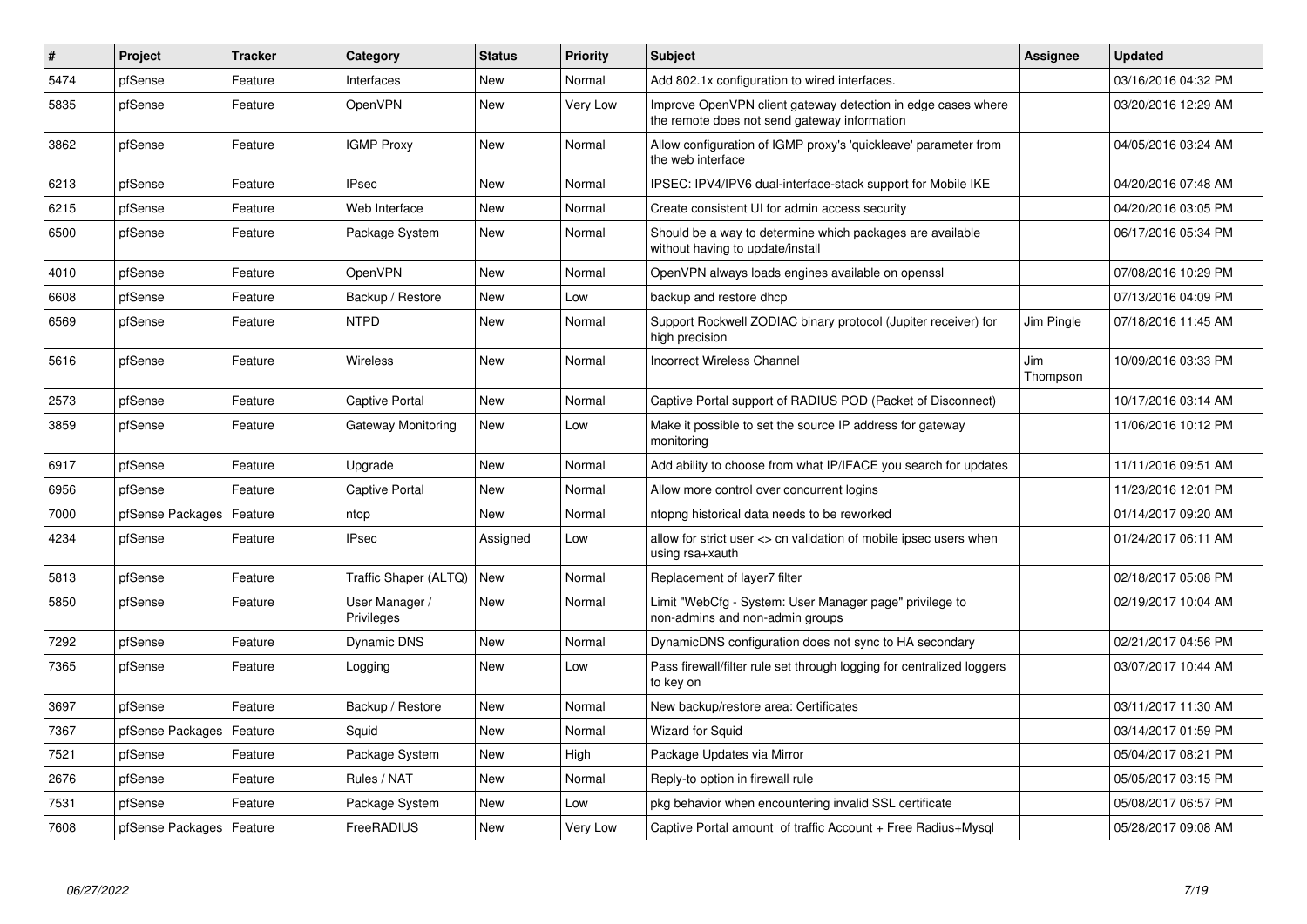| #    | Project                    | Tracker | Category                 | <b>Status</b> | <b>Priority</b> | <b>Subject</b>                                                                                                        | Assignee   | <b>Updated</b>      |
|------|----------------------------|---------|--------------------------|---------------|-----------------|-----------------------------------------------------------------------------------------------------------------------|------------|---------------------|
| 6038 | pfSense                    | Feature | Interfaces               | New           | Normal          | Add ability to configure which interface is chosen for defining<br>hostname IP in /etc/hosts                          |            | 07/07/2017 09:56 AM |
| 7718 | pfSense                    | Feature | Dynamic DNS              | New           | Very Low        | Hostname for Custom DynDNS Updater.                                                                                   |            | 07/24/2017 10:05 AM |
| 1219 | pfSense                    | Feature | Developer Tools          | New           | Low             | Ship DTRACE enabled kernels in the images                                                                             |            | 07/26/2017 03:14 AM |
| 7747 | pfSense                    | Feature | Console Menu             | New           | Normal          | Minor UI Tweak: Make hitting enter on the console (esp via SSH)<br>should not log you out, but simply redraw the menu |            | 08/01/2017 04:03 PM |
| 7773 | pfSense                    | Feature | IPsec                    | New           | Normal          | IPSec using IKEv2 with split DNS not using provided domain<br>names                                                   |            | 08/15/2017 05:25 PM |
| 2963 | pfSense                    | Feature | Captive Portal           | New           | Normal          | Captive Portal MAC authentication request                                                                             |            | 08/22/2017 09:09 PM |
| 7691 | pfSense Packages           | Feature | Squid                    | New           | Normal          | Allow for custom icap services for squid                                                                              |            | 08/24/2017 03:16 AM |
| 7085 | pfSense                    | Feature | Rules / NAT              | New           | Normal          | Edit Firewall Rules Seperator                                                                                         |            | 09/10/2017 09:15 AM |
| 7852 | pfSense                    | Feature | <b>DNS Resolver</b>      | New           | Normal          | Add views support to Unbound GUI                                                                                      |            | 09/11/2017 12:26 PM |
| 4796 | pfSense                    | Feature | Routing                  | New           | Normal          | Support Multiple FIBs in pfSense                                                                                      | Luiz Souza | 09/22/2017 12:12 AM |
| 7888 | pfSense                    | Feature | Package System           | New           | Normal          | Add a button in package manager GUI to upgrade all packages                                                           |            | 09/28/2017 05:50 AM |
| 7922 | pfSense                    | Feature | Rules / NAT              | New           | Normal          | Add the option to select the ISP IPv6 Delegated Prefix as a<br>destination in firewall rules                          |            | 10/10/2017 06:36 PM |
| 7934 | pfSense                    | Feature | Dashboard                | New           | Very Low        | format support phone# for international use                                                                           |            | 10/12/2017 04:38 PM |
| 7956 | pfSense                    | Feature | Web Interface            | New           | Normal          | Favicon able to match GUI colour setting?                                                                             |            | 10/17/2017 06:36 AM |
| 7957 | pfSense                    | Feature | Web Interface            | New           | Normal          | GUI theme - separate "colour" from "compact/normal" in theme<br>dropdown                                              |            | 10/17/2017 06:58 AM |
| 7971 | pfSense                    | Feature | Captive Portal           | New           | Normal          | Allow import, export and synchronization of MACs under Captive<br>Portal service                                      |            | 10/19/2017 04:56 AM |
| 7688 | pfSense                    | Feature | Backup / Restore         | New           | Low             | AutoConfigBackup - Info Icon - username only                                                                          |            | 10/22/2017 10:46 AM |
| 7988 | pfSense                    | Feature | Web Interface            | New           | Normal          | Compact Theme based on Compact-RED with the default theme<br>colors.                                                  |            | 10/23/2017 05:34 AM |
| 8078 | pfSense                    | Feature | PPP Interfaces           | New           | Normal          | <b>PPPoE Reconnect Wait Time</b>                                                                                      |            | 11/09/2017 05:13 PM |
| 8121 | pfSense Packages           | Feature | haproxy                  | New           | Normal          | haproxy, allow to generate backends even they don't seem to be<br>used                                                |            | 11/23/2017 04:04 AM |
| 3185 | pfSense                    | Feature | DHCP (IPv6)              | New           | Normal          | Accommodate a DHCPv6 failover-like mechanism                                                                          |            | 11/24/2017 10:44 AM |
| 8148 | pfSense Packages   Feature |         | OpenVPN Client<br>Export | New           | Very Low        | OpenVPN - Output Windows Client .MSI Installer for GPO<br>deployment                                                  |            | 11/30/2017 01:24 PM |
| 8161 | pfSense Packages   Feature |         | FreeRADIUS               | New           | Very Low        | Add virtual server support to FreeRadius                                                                              |            | 12/05/2017 01:57 PM |
| 8178 | pfSense                    | Feature | Package System           | New           | Normal          | Allow setting attributes for form elements in package XML                                                             |            | 12/09/2017 07:48 PM |
| 8199 | pfSense Packages   Feature |         | <b>BIND</b>              | New           | Normal          | Support reordering and/or sort alphabetically across BIND<br>package                                                  |            | 12/12/2017 02:05 AM |
| 8168 | pfSense                    | Feature | <b>IPsec</b>             | New           | Normal          | strongswan dhcp option                                                                                                |            | 12/19/2017 04:14 AM |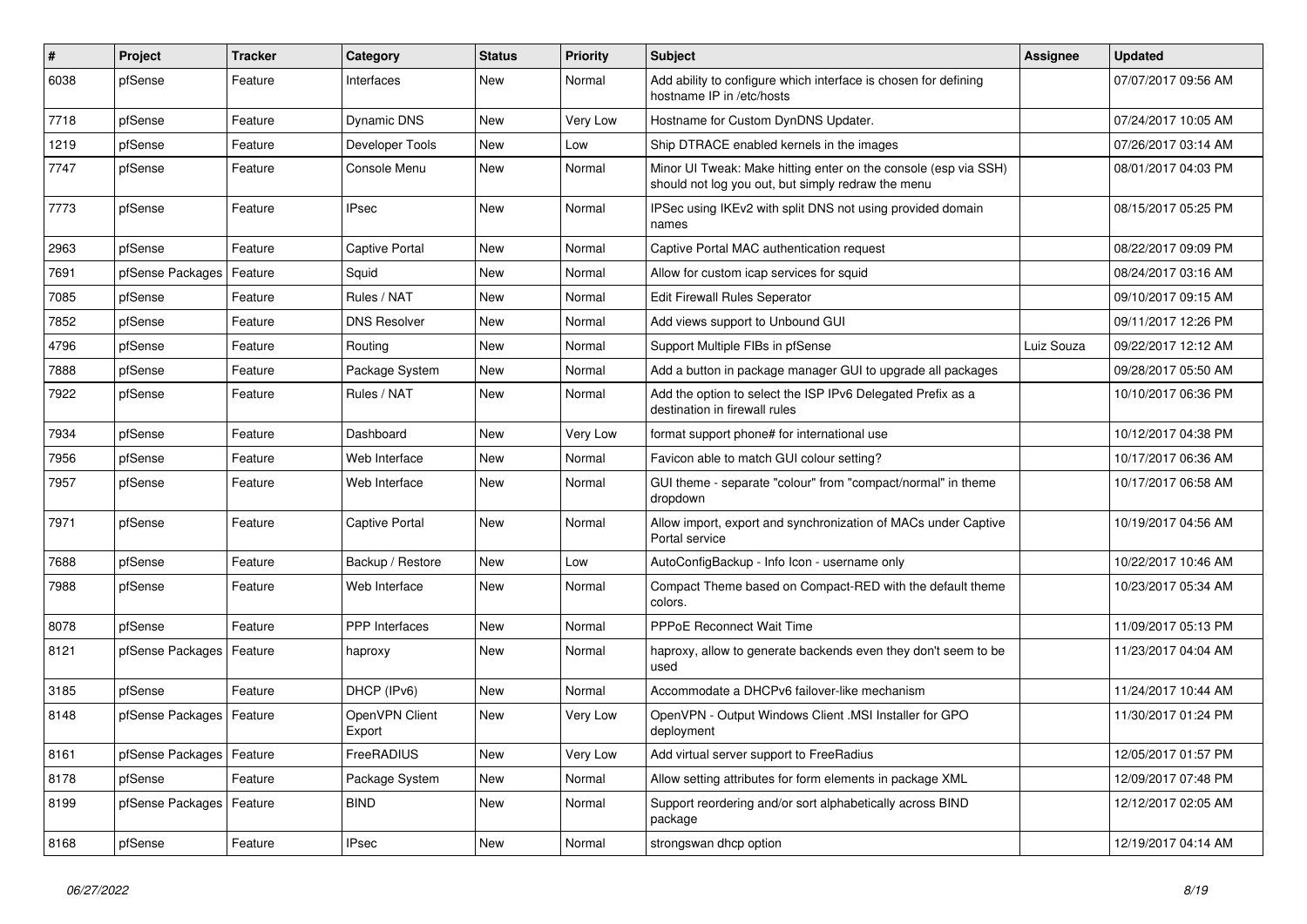| $\sharp$ | Project                    | <b>Tracker</b> | Category                                 | <b>Status</b> | <b>Priority</b> | Subject                                                                                                             | <b>Assignee</b>      | <b>Updated</b>      |
|----------|----------------------------|----------------|------------------------------------------|---------------|-----------------|---------------------------------------------------------------------------------------------------------------------|----------------------|---------------------|
| 7281     | pfSense                    | Feature        | OpenVPN                                  | New           | Normal          | OpenVPN: Add support for IPv6 dynamic prefix selection                                                              |                      | 12/21/2017 08:56 PM |
| 8236     | pfSense                    | Feature        | <b>DNS Resolver</b>                      | New           | Normal          | Ability to configure "forward-first" and "forward-host" options for<br>more robust domain overrides in DNS Resolver |                      | 12/26/2017 01:26 AM |
| 4899     | pfSense                    | Feature        | DHCP (IPv4)                              | New           | Normal          | Additional BOOTP/DHCP Options should allow a force option                                                           |                      | 01/02/2018 02:24 PM |
| 8262     | pfSense                    | Feature        | IPv6 Router<br>Advertisements<br>(RADVD) | New           | Normal          | Make each prefix flags configurable separately.                                                                     |                      | 01/16/2018 12:35 PM |
| 7216     | pfSense                    | Feature        | Web Interface                            | New           | Normal          | Allow user to choose date display format                                                                            | <b>Phillip Davis</b> | 02/02/2018 04:20 PM |
| 8224     | pfSense Packages           | Feature        | FreeRADIUS                               | New           | Normal          | Add "OU" field to FreeRADIUS page                                                                                   |                      | 02/21/2018 12:53 AM |
| 8346     | pfSense                    | Feature        | <b>IPsec</b>                             | New           | Normal          | Let pFSense act as an IPSec XAuth VPN Client                                                                        |                      | 02/23/2018 07:39 AM |
| 8349     | pfSense                    | Feature        | <b>Traffic Graphs</b>                    | New           | Normal          | Show the actual numerical information (upload/download speeds)<br>in the traffic graph dashboard widget             | <b>Jared Dillard</b> | 02/28/2018 09:42 AM |
| 7495     | pfSense                    | Feature        | <b>DNS Resolver</b>                      | <b>New</b>    | Low             | Ability to set TTL for local for Unbound host overrides and dhcp<br>leases                                          |                      | 03/06/2018 09:46 AM |
| 3882     | pfSense                    | Feature        | Web Interface                            | <b>New</b>    | Normal          | Add OUI database to the base system, remove dependency on<br>nmap                                                   |                      | 03/08/2018 06:44 PM |
| 8474     | pfSense                    | Feature        | <b>High Availability</b>                 | New           | Low             | Easier Conversion to HA Pair from Existing Non-HA Firewall                                                          |                      | 04/19/2018 11:52 PM |
| 701      | pfSense                    | Feature        | Rules / NAT                              | New           | Normal          | Interface groups with NAT                                                                                           |                      | 05/11/2018 10:12 PM |
| 8532     | pfSense                    | Feature        | <b>OpenVPN</b>                           | New           | Low             | Ability to add metric to pushed routes                                                                              |                      | 05/22/2018 07:45 AM |
| 8599     | pfSense                    | Feature        | Rules / NAT                              | New           | Very Low        | IPv6 flow labels                                                                                                    |                      | 07/16/2018 07:36 AM |
| 8641     | pfSense                    | Feature        | Web Interface                            | New           | Normal          | Need way to disable HSTS and/or replace webConfigurator<br>certificate from CLI                                     |                      | 07/16/2018 10:21 AM |
| 8385     | pfSense                    | Feature        | Rules / NAT                              | New           | Normal          | Utilize IP addresses from successfully authenticated OpenVPN<br>endpoints to Update Firewall Rules                  |                      | 07/19/2018 03:07 PM |
| 1924     | pfSense                    | Feature        | Captive Portal                           | New           | Normal          | Ability of CP's allowed IP addresses to use aliases                                                                 |                      | 07/26/2018 04:28 AM |
| 8836     | pfSense Packages           | Feature        | FreeRADIUS                               | New           | Normal          | Define Idap group vlan assignment in users file                                                                     |                      | 08/26/2018 07:53 AM |
| 8879     | pfSense                    | Feature        | DHCP (IPv4)                              | New           | Very Low        | DHCP options ADD force options                                                                                      |                      | 09/07/2018 09:14 AM |
| 1136     | pfSense                    | Feature        | Rules / NAT                              | New           | Normal          | Add logic to automatically avoid route-to for static route networks                                                 |                      | 10/09/2018 05:11 AM |
| 8769     | pfSense Packages           | Feature        | FreeRADIUS                               | New           | Normal          | Allow FreeRADIUS users to change their own Passwords and<br>Pins                                                    |                      | 10/11/2018 11:34 AM |
| 8869     | pfSense Packages   Feature |                | haproxy                                  | New           | Normal          | HAproxy should use RFC 7919 DH parameter files                                                                      |                      | 10/17/2018 10:46 AM |
| 9063     | pfSense                    | Feature        | Dynamic DNS                              | New           | Normal          | Allow dynamic DNS client entry to specify which Check IP service<br>to use                                          |                      | 10/24/2018 11:53 AM |
| 9077     | pfSense Packages   Feature |                | haproxy                                  | New           | Normal          | haproxy UI: Add seperator lines                                                                                     |                      | 10/29/2018 06:06 AM |
| 9141     | pfSense Packages           | Feature        | <b>FRR</b>                               | New           | Very Low        | FRR xmlrpc                                                                                                          | Jim Pingle           | 11/26/2018 07:49 AM |
| 7244     | pfSense                    | Feature        | Developer Tools                          | New           | Normal          | Publish pfsense as a Vagrant Basebox                                                                                |                      | 01/29/2019 04:09 AM |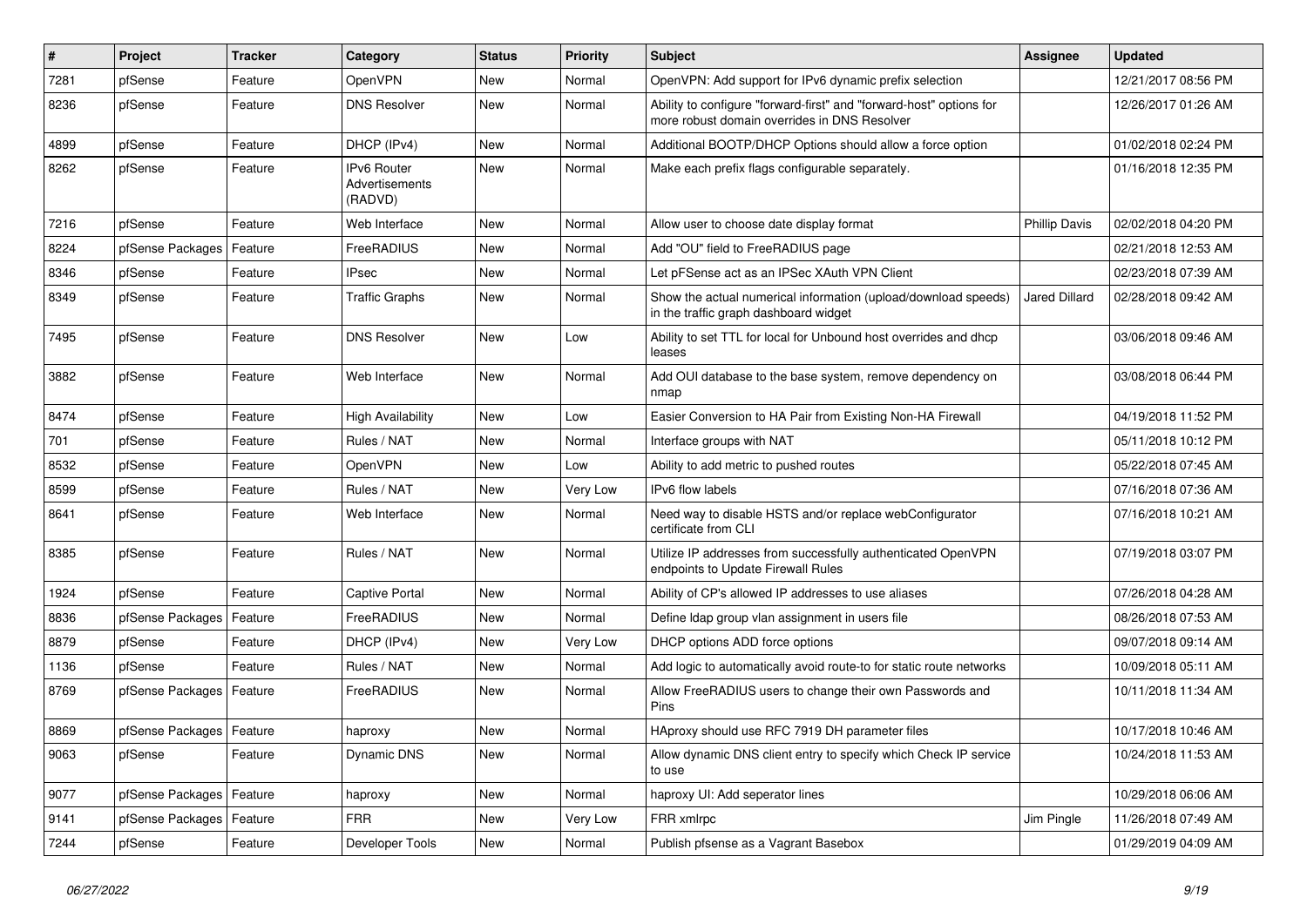| $\pmb{\#}$ | Project                    | <b>Tracker</b> | Category                     | <b>Status</b> | <b>Priority</b> | Subject                                                                                                                            | Assignee | <b>Updated</b>      |
|------------|----------------------------|----------------|------------------------------|---------------|-----------------|------------------------------------------------------------------------------------------------------------------------------------|----------|---------------------|
| 8232       | pfSense Packages           | Feature        | haproxy                      | New           | Normal          | different ssl options based on the sni name                                                                                        |          | 01/30/2019 10:36 AM |
| 9299       | pfSense Packages   Feature |                | <b>ACME</b>                  | <b>New</b>    | Normal          | ACME package: Automate add/remove firewall rule for port<br>forwarding                                                             |          | 01/30/2019 10:09 PM |
| 9336       | pfSense                    | Feature        | Notifications                | <b>New</b>    | Very Low        | Make Dynamic DNS update notification e-mail optional                                                                               |          | 02/18/2019 11:49 AM |
| 9046       | pfSense Packages           | Feature        | Telegraf                     | <b>New</b>    | High            | telegraf feature request                                                                                                           |          | 02/18/2019 03:38 PM |
| 8230       | pfSense Packages           | Feature        | Telegraf                     | <b>New</b>    | Normal          | telegraf automatic input plugins configuration for enabled pfsense<br>package                                                      |          | 02/18/2019 05:23 PM |
| 7535       | pfSense Packages           | Feature        | Snort                        | <b>New</b>    | Normal          | Snort messages filling System / General. Should have its own log.                                                                  |          | 02/18/2019 05:29 PM |
| 5646       | pfSense Packages           | Feature        | Squid                        | New           | Normal          | Squid3 package Authentication Method: Kerberos/AD                                                                                  |          | 02/18/2019 05:34 PM |
| 9289       | pfSense Packages           | Feature        | Snort                        | <b>New</b>    | Normal          | Snort enable react                                                                                                                 |          | 03/16/2019 09:04 PM |
| 3652       | pfSense                    | Feature        | OpenVPN                      | <b>New</b>    | Normal          | OpenVPN - Dynamic IPv6 Tunnel Network                                                                                              |          | 03/20/2019 09:50 AM |
| 9436       | pfSense                    | Feature        | <b>DNS Resolver</b>          | <b>New</b>    | Normal          | Unbound: enable dnstap support                                                                                                     |          | 03/27/2019 07:54 PM |
| 9464       | pfSense                    | Feature        | Interfaces                   | <b>New</b>    | Normal          | Marvell 6000 -- netgate hardware (e.g.: XG-7100, XG-3100)<br>internal switch LACP support                                          |          | 04/08/2019 07:58 AM |
| 9574       | pfSense                    | Feature        | Package System               | <b>New</b>    | Normal          | Show changelog at package upgrade                                                                                                  |          | 06/02/2019 04:35 AM |
| 9599       | pfSense Packages           | Feature        | haproxy                      | <b>New</b>    | Normal          | Support for "peers" in HAproxy                                                                                                     |          | 06/25/2019 01:47 AM |
| 8982       | pfSense Packages           | Feature        | haproxy                      | New           | Normal          | HAproxy ACL support for map in configuration UI                                                                                    |          | 06/25/2019 01:49 AM |
| 9621       | pfSense                    | Feature        | User Manager /<br>Privileges | <b>New</b>    | Normal          | More convenient deletion of single user privileges                                                                                 |          | 07/09/2019 03:09 AM |
| 9648       | pfSense Packages           | Feature        | haproxy                      | <b>New</b>    | Very Low        | Multiple node Sync HAProxy configuration to backup CARP<br>members via XMLRPC.                                                     |          | 07/25/2019 10:04 AM |
| 7449       | pfSense Packages   Feature |                | OpenVPN Client<br>Export     | <b>New</b>    | Normal          | feature request for openvpn-client-export package, add the<br>support for openypn up and down script, for mapping network<br>drive |          | 08/06/2019 05:06 PM |
| 9085       | pfSense Packages           | Feature        | OpenVPN Client<br>Export     | <b>New</b>    | Low             | OpenVPN connect/disconnect scripts                                                                                                 |          | 08/13/2019 09:15 AM |
| 8146       | pfSense Packages           | Feature        | <b>BIND</b>                  | <b>New</b>    | Normal          | Zone Domain Records more powerfull for BIND Zones                                                                                  |          | 08/13/2019 09:39 AM |
| 8099       | pfSense Packages           | Feature        | Telegraf                     | <b>New</b>    | Normal          | Add more configuration flexibility to Telegraf                                                                                     |          | 08/13/2019 09:39 AM |
| 7799       | pfSense                    | Feature        | Rules / NAT                  | <b>New</b>    | Normal          | Make an ajax call to toggle logging by clicking on the logging icon<br>next to a rule                                              |          | 08/13/2019 09:40 AM |
| 7602       | pfSense                    | Feature        | <b>Operating System</b>      | <b>New</b>    | Normal          | Auto-Create bootable USB for recovery                                                                                              |          | 08/13/2019 09:50 AM |
| 4928       | pfSense Packages   Feature |                | squidguard                   | New           | Normal          | Surftool - New Package to turn squidguard groups(/acls) on or off                                                                  |          | 08/13/2019 09:57 AM |
| 6789       | pfSense Packages           | Feature        | Squid                        | New           | Normal          | disgest_ldap_auth                                                                                                                  |          | 08/13/2019 09:57 AM |
| 8517       | pfSense Packages   Feature |                | New Package<br>Request       | New           | Normal          | OpenConnect client                                                                                                                 |          | 08/13/2019 10:01 AM |
| 3424       | pfSense Packages           | Feature        | New Package<br>Request       | New           | Normal          | SCEP server                                                                                                                        |          | 08/13/2019 10:02 AM |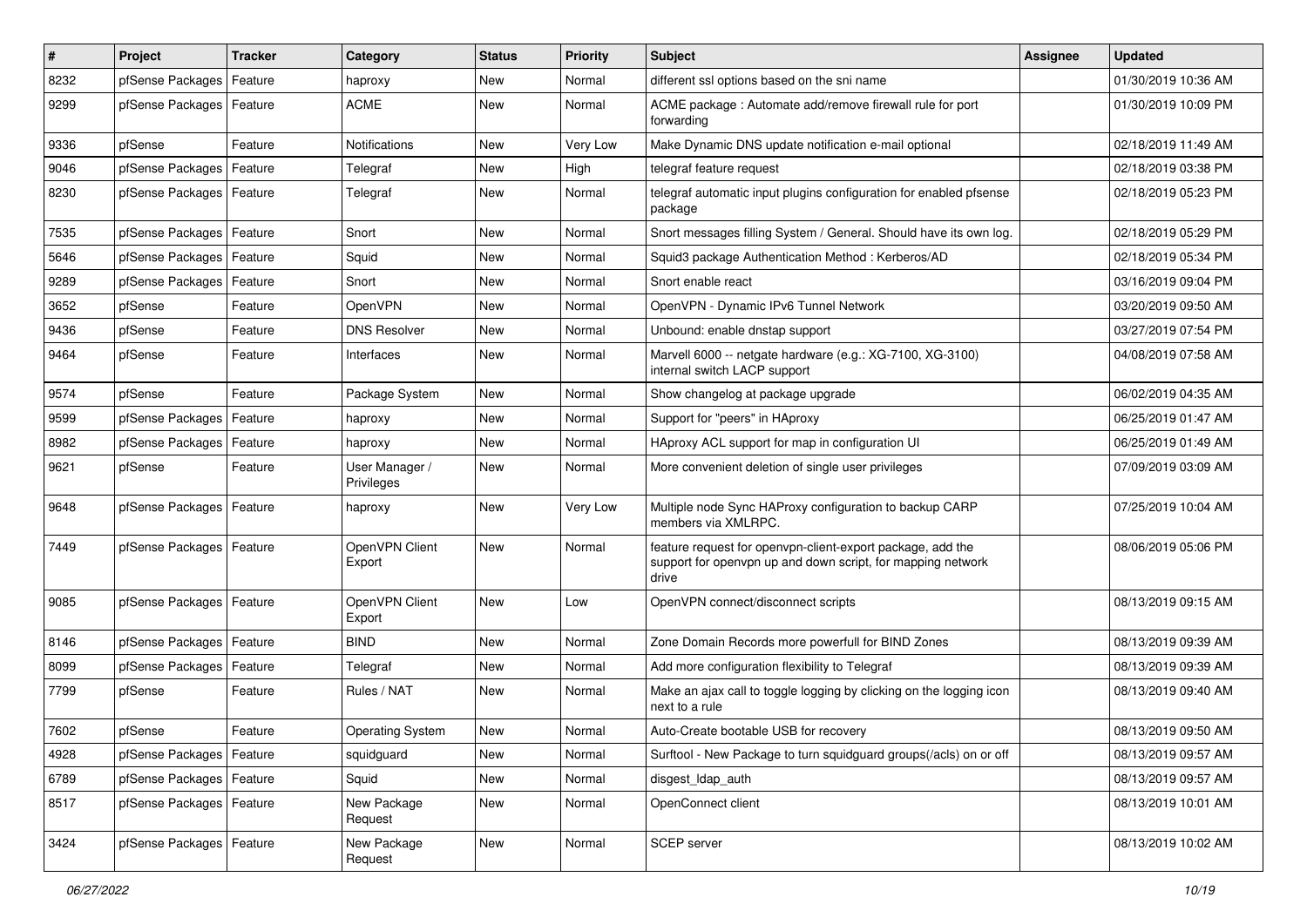| $\pmb{\#}$ | Project          | <b>Tracker</b> | Category                                        | <b>Status</b> | <b>Priority</b> | Subject                                                                                 | Assignee             | <b>Updated</b>      |
|------------|------------------|----------------|-------------------------------------------------|---------------|-----------------|-----------------------------------------------------------------------------------------|----------------------|---------------------|
| 385        | pfSense          | Feature        | Captive Portal                                  | New           | Normal          | Reverse captive portal                                                                  |                      | 08/13/2019 12:23 PM |
| 2771       | pfSense          | Feature        | Rules / NAT                                     | <b>New</b>    | Normal          | Add packet tracing simulator                                                            |                      | 08/13/2019 12:24 PM |
| 2024       | pfSense          | Feature        | Package System                                  | New           | Normal          | RRD Graphs for packages                                                                 |                      | 08/13/2019 12:24 PM |
| 4707       | pfSense          | Feature        | Rules / NAT                                     | <b>New</b>    | Normal          | Can't override block port 0 rules in filter.inc                                         |                      | 08/13/2019 12:53 PM |
| 5080       | pfSense          | Feature        | DHCP (IPv4)                                     | <b>New</b>    | Normal          | Settings tab under Services>DHCP Server                                                 |                      | 08/13/2019 12:53 PM |
| 4472       | pfSense          | Feature        | Build / Release                                 | New           | Normal          | Cryptographically sign every (sub-)release                                              |                      | 08/13/2019 12:53 PM |
| 6539       | pfSense          | Feature        | Rules / NAT                                     | <b>New</b>    | Normal          | ICMPv6 filtering requires multiple rules - no range support                             |                      | 08/13/2019 01:23 PM |
| 6470       | pfSense Packages | Feature        | New Package<br>Request                          | New           | Normal          | CloudFlare Integration Module                                                           |                      | 08/13/2019 01:23 PM |
| 6469       | pfSense          | Feature        | Console Menu                                    | <b>New</b>    | Normal          | Improve help + self documentation in console PHP shell                                  |                      | 08/13/2019 01:23 PM |
| 6412       | pfSense          | Feature        | <b>Operating System</b>                         | New           | Normal          | Add includedir directive for /var/etc/xinet.d to xinetd configuration                   |                      | 08/13/2019 01:23 PM |
| 6615       | pfSense          | Feature        | DHCP (IPv4)                                     | <b>New</b>    | Normal          | new DHCP server option                                                                  |                      | 08/13/2019 01:39 PM |
| 6604       | pfSense          | Feature        | <b>NTPD</b>                                     | <b>New</b>    | Normal          | Allow NTP server list to be overridden by DHCP/PPP                                      |                      | 08/13/2019 01:39 PM |
| 6555       | pfSense Packages | Feature        | New Package<br>Request                          | New           | Normal          | Support IEEE 1588                                                                       |                      | 08/13/2019 01:40 PM |
| 6554       | pfSense          | Feature        | <b>NTPD</b>                                     | <b>New</b>    | Normal          | Reintroduce NTP mode7 for IEEE 1588 PTPd interop                                        |                      | 08/13/2019 01:40 PM |
| 6816       | pfSense          | Feature        | <b>IPv6 Router</b><br>Advertisements<br>(RADVD) | <b>New</b>    | Normal          | Status and/or Diagnostics page for radvd                                                |                      | 08/13/2019 02:35 PM |
| 6796       | pfSense          | Feature        | Interfaces                                      | <b>New</b>    | Normal          | Allow hostnames as GRE and GIF endpoints                                                |                      | 08/13/2019 02:35 PM |
| 7030       | pfSense          | Feature        | Multi-WAN                                       | <b>New</b>    | Very Low        | New Feature Load Balance Per Amount Of GB                                               |                      | 08/13/2019 02:56 PM |
| 5619       | pfSense          | Feature        | <b>Operating System</b>                         | New           | Normal          | Curl with ARES support                                                                  |                      | 08/13/2019 02:56 PM |
| 7738       | pfSense          | Feature        | <b>IPsec</b>                                    | <b>New</b>    | Normal          | Highlight which IPSec (or other VPN) crypto modes are<br>hardware-accelerated in the UI |                      | 08/13/2019 03:46 PM |
| 7761       | pfSense          | Feature        | Rules / NAT                                     | New           | Normal          | Add a way to match on IPv6 proto=0 (hop-by-hop header<br>extension)                     |                      | 08/13/2019 03:49 PM |
| 7800       | pfSense          | Feature        | Logging                                         | New           | Normal          | Add option for state logging                                                            |                      | 08/13/2019 03:51 PM |
| 7812       | pfSense          | Feature        | Web Interface                                   | <b>New</b>    | Normal          | ZFS handling of autopreplace                                                            |                      | 08/13/2019 03:53 PM |
| 8036       | pfSense          | Feature        | <b>IPsec</b>                                    | <b>New</b>    | Normal          | Want to run multiple Mobile Client IKEv2 server instances                               |                      | 08/14/2019 09:31 AM |
| 7881       | pfSense          | Feature        | OpenVPN                                         | New           | Normal          | OpenVPN client - add support for multiple server entries                                |                      | 08/14/2019 09:32 AM |
| 7541       | pfSense          | Feature        | Installer                                       | New           | Normal          | ZFS Install, add hot spare option                                                       |                      | 08/14/2019 09:32 AM |
| 8372       | pfSense          | Feature        | Logging                                         | New           | Normal          | add gui setting to adjust refresh rate for dynamic firewall logs                        |                      | 08/14/2019 10:31 AM |
| 8274       | pfSense          | Feature        | <b>Traffic Graphs</b>                           | New           | Normal          | Reverse Inverse Traffic Graph View                                                      | <b>Jared Dillard</b> | 08/14/2019 10:31 AM |
| 8458       | pfSense          | Feature        | Dashboard                                       | New           | Low             | Allow reordering of interface widget                                                    |                      | 08/14/2019 10:52 AM |
| 8929       | pfSense          | Feature        | Web Interface                                   | New           | Normal          | Scroll bar css dark theme                                                               |                      | 08/14/2019 12:16 PM |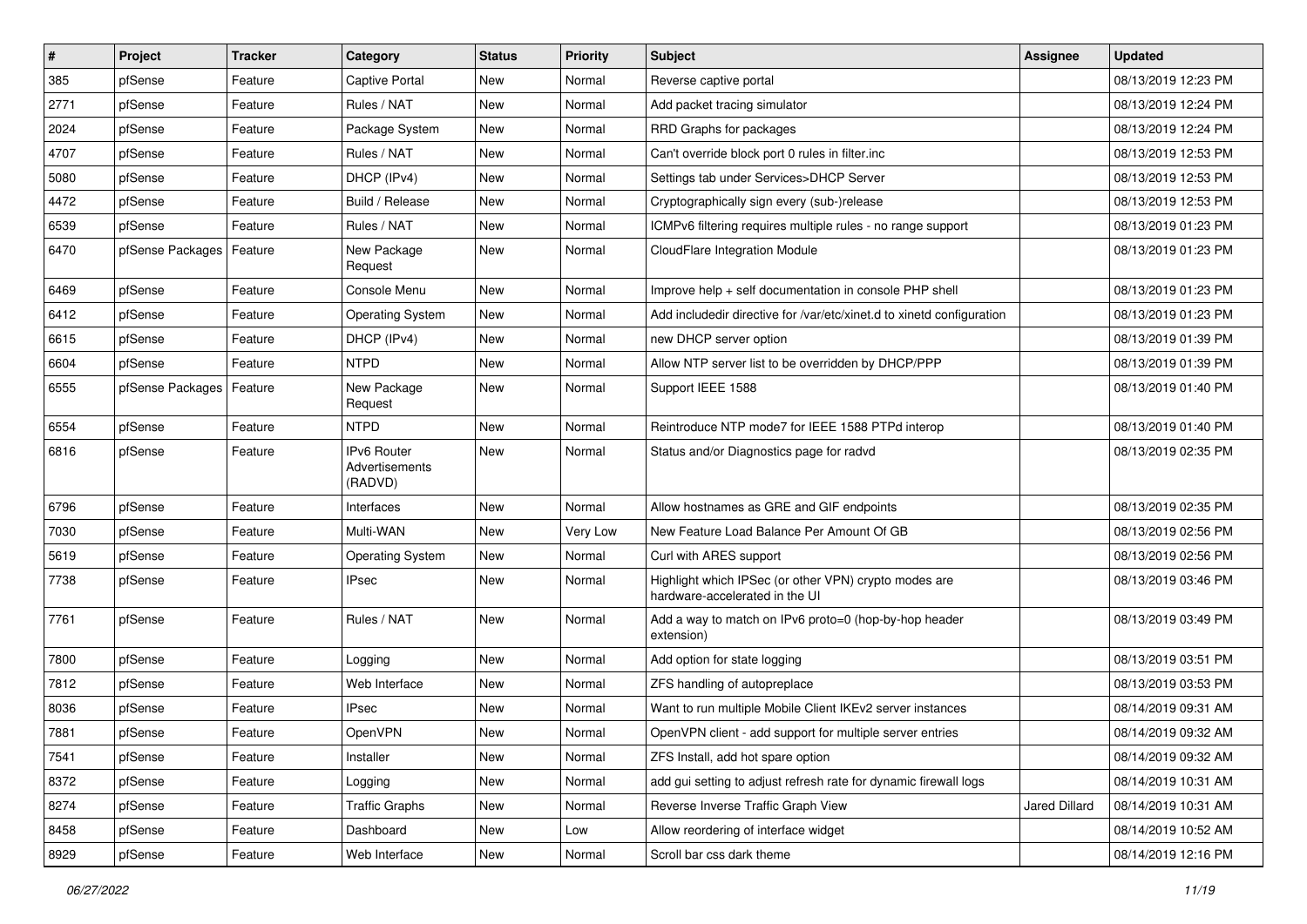| #    | <b>Project</b>             | <b>Tracker</b> | Category                 | <b>Status</b> | <b>Priority</b> | <b>Subject</b>                                                                                                                        | <b>Assignee</b> | <b>Updated</b>      |
|------|----------------------------|----------------|--------------------------|---------------|-----------------|---------------------------------------------------------------------------------------------------------------------------------------|-----------------|---------------------|
| 9060 | pfSense                    | Feature        | Logging                  | <b>New</b>    | Normal          | add rule name filtering field for firewall log viewer                                                                                 |                 | 08/14/2019 12:38 PM |
| 9222 | pfSense                    | Feature        | Authentication           | <b>New</b>    | Normal          | Add sshguard log when release an IP                                                                                                   |                 | 08/14/2019 01:00 PM |
| 9288 | pfSense                    | Feature        | Authentication           | <b>New</b>    | Normal          | SSHGuard add pfSense signature in standard                                                                                            |                 | 08/14/2019 01:19 PM |
| 9591 | pfSense                    | Feature        | Rules / NAT              | <b>New</b>    | Normal          | Add under firewall rules a search box                                                                                                 |                 | 08/14/2019 02:39 PM |
| 9575 | pfSense                    | Feature        | DHCP (IPv6)              | <b>New</b>    | Very Low        | RFC 7078 - Distributing Address Selection Policy Using DHCPv6                                                                         |                 | 08/14/2019 02:39 PM |
| 9293 | pfSense                    | Feature        | Web Interface            | <b>New</b>    | Low             | Provide WebUI message (banner) prior to login                                                                                         |                 | 08/14/2019 02:39 PM |
| 9627 | pfSense                    | Feature        | Captive Portal           | <b>New</b>    | Normal          | Captive Portal only shows authenticated users                                                                                         |                 | 08/14/2019 02:48 PM |
| 4681 | pfSense                    | Feature        | Backup / Restore         | <b>New</b>    | Normal          | AutoConfigBackup make a way to easily download a saved<br>backup                                                                      |                 | 08/16/2019 12:46 PM |
| 8031 | pfSense Packages           | Feature        | FreeRADIUS               | <b>New</b>    | Normal          | FreeRADIUS copy entry function                                                                                                        |                 | 08/16/2019 01:01 PM |
| 7686 | pfSense Packages           | Feature        | haproxy                  | <b>New</b>    | Normal          | Add option in HAProxy to configure SSL defaults based on the<br>Mozilla SSL Configuration Generator                                   |                 | 08/16/2019 01:09 PM |
| 2774 | pfSense                    | Feature        | DHCP (IPv4)              | New           | Normal          | Extend DHCP Pools code to allow using different subnets                                                                               |                 | 08/19/2019 10:27 AM |
| 2323 | pfSense                    | Feature        | DHCP (IPv4)              | <b>New</b>    | Low             | GUI doesn't allow to configure DHCP server to serve IP<br>addresses belonging to subnets wich are not associated with an<br>interface |                 | 08/19/2019 10:27 AM |
| 6845 | pfSense                    | Feature        | Interfaces               | <b>New</b>    | Normal          | DHCP / DHCPv6 WAN client status page                                                                                                  |                 | 08/19/2019 12:37 PM |
| 7720 | pfSense                    | Feature        | Hardware / Drivers       | <b>New</b>    | Normal          | Add general watchdog kernel modules (like ichwd) and watchdogd<br>support in the GUI.                                                 |                 | 08/19/2019 01:20 PM |
| 7683 | pfSense Packages   Feature |                | New Package<br>Request   | <b>New</b>    | Low             | Splunk Universal Forwarder Package                                                                                                    |                 | 08/19/2019 02:54 PM |
| 9038 | pfSense                    | Feature        | Logging                  | New           | Normal          | Live view of any log file                                                                                                             |                 | 08/19/2019 02:55 PM |
| 7699 | pfSense Packages   Feature |                | OpenVPN Client<br>Export | <b>New</b>    | Normal          | OpenVPN Client Export - Default Gateway                                                                                               |                 | 08/19/2019 03:32 PM |
| 7902 | pfSense Packages   Feature |                | OpenVPN Client<br>Export | <b>New</b>    | Low             | allow vpn client export of other to be a blank field                                                                                  |                 | 08/19/2019 03:33 PM |
| 6574 | pfSense                    | Feature        | Hardware / Drivers       | <b>New</b>    | Normal          | Support USB RNDIS network interfaces                                                                                                  |                 | 08/20/2019 08:46 AM |
| 7212 | pfSense                    | Feature        | Hardware / Drivers       | <b>New</b>    | Normal          | Provide Driver for SG-1000 Crypto Accelerator                                                                                         | Luiz Souza      | 08/20/2019 08:46 AM |
| 8309 | pfSense                    | Feature        | Hardware / Drivers       | <b>New</b>    | Normal          | Include apuled driver to add support for LEDs on PC Engines<br>APU boards                                                             | Darryn Storm    | 08/20/2019 08:47 AM |
| 4914 | pfSense                    | Feature        | Diagnostics              | New           | Low             | <b>Packet Capture Settings</b>                                                                                                        |                 | 08/20/2019 08:51 AM |
| 7414 | pfSense Packages           | l Feature      | Snort                    | <b>New</b>    | Normal          | snort needs automated refresh on ip change                                                                                            |                 | 08/20/2019 08:55 AM |
| 8279 | pfSense Packages           | Feature        | pfBlockerNG              | <b>New</b>    | Normal          | Consider adding a new option to the Rule Order                                                                                        |                 | 08/20/2019 09:00 AM |
| 1833 | pfSense                    | Feature        | <b>PPTP</b>              | <b>New</b>    | Normal          | PPTP type WAN IPv6 support                                                                                                            |                 | 08/20/2019 10:12 AM |
| 3162 | pfSense                    | Feature        | <b>PPP</b> Interfaces    | <b>New</b>    | Low             | <b>MLPPP Status of connections</b>                                                                                                    |                 | 08/20/2019 10:20 AM |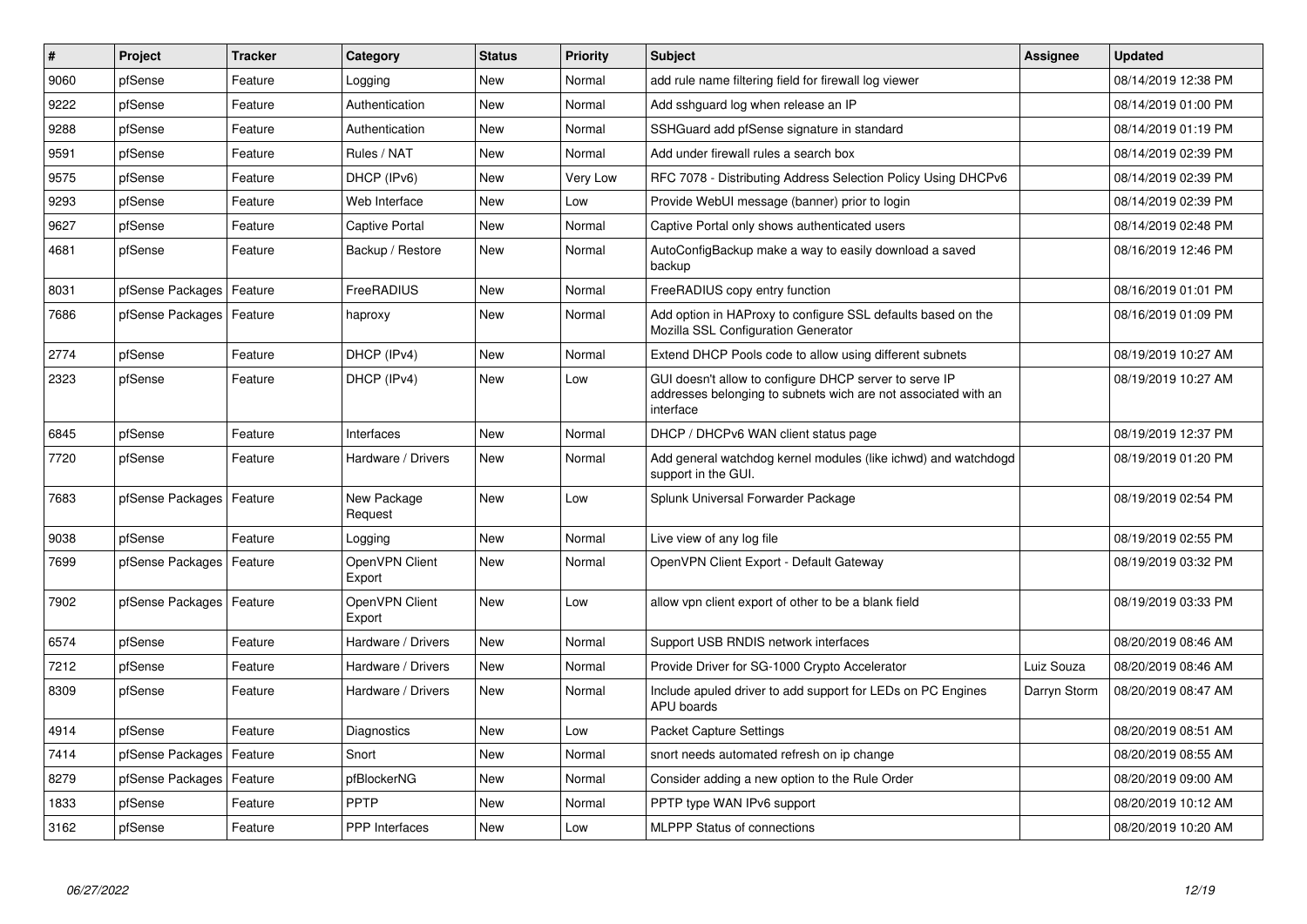| #    | Project | <b>Tracker</b> | Category                                               | <b>Status</b> | <b>Priority</b> | <b>Subject</b>                                                                    | Assignee      | <b>Updated</b>      |
|------|---------|----------------|--------------------------------------------------------|---------------|-----------------|-----------------------------------------------------------------------------------|---------------|---------------------|
| 4470 | pfSense | Feature        | <b>IPv6 Router</b><br><b>Advertisements</b><br>(RADVD) | New           | Normal          | RA page in GUI                                                                    |               | 08/20/2019 12:20 PM |
| 1937 | pfSense | Feature        | Rules / NAT                                            | New           | Normal          | Support for rule groupings                                                        |               | 08/20/2019 12:42 PM |
| 1947 | pfSense | Feature        | Rules / NAT                                            | New           | Normal          | Option to kill all states when creating a block rule                              |               | 08/20/2019 01:09 PM |
| 7974 | pfSense | Feature        | Dashboard                                              | New           | Normal          | <b>ZFS RAID Monitor Not available</b>                                             |               | 08/20/2019 01:34 PM |
| 4265 | pfSense | Feature        | UPnP/NAT-PMP                                           | New           | Normal          | UPNP allow use of alias and schedule                                              |               | 08/20/2019 02:57 PM |
| 4997 | pfSense | Feature        | Rules / NAT                                            | <b>New</b>    | Normal          | Add setting option to choose default log action for new firewall<br>rules         |               | 08/20/2019 03:29 PM |
| 4456 | pfSense | Feature        | Diagnostics                                            | New           | Normal          | Packet capture additional filtering options                                       |               | 08/20/2019 03:30 PM |
| 5567 | pfSense | Feature        | Dashboard                                              | New           | Low             | CARP status widget does not update in real time                                   |               | 08/20/2019 03:33 PM |
| 2049 | pfSense | Feature        | Rules / NAT                                            | New           | Normal          | Show Auto Generated Rules and Use them to turn features on/off<br>when applicable |               | 08/20/2019 03:37 PM |
| 5556 | pfSense | Feature        | Diagnostics                                            | <b>New</b>    | Normal          | No error when downloading non-existing file on<br>Diagnostics/Execute             |               | 08/20/2019 03:43 PM |
| 6602 | pfSense | Feature        | User Manager /<br>Privileges                           | New           | Normal          | Config writes denied via "deny config write" permission should<br>notify as such  |               | 08/20/2019 03:43 PM |
| 6804 | pfSense | Feature        | Diagnostics                                            | New           | Very Low        | Add row counter into Diagnostics -> Edit File                                     |               | 08/20/2019 03:44 PM |
| 1883 | pfSense | Feature        | <b>Traffic Shaper</b><br>(Limiters)                    | New           | Normal          | Diag > Limiter Info presentation enhancement                                      |               | 08/20/2019 03:46 PM |
| 7181 | pfSense | Feature        | Rules / NAT                                            | New           | Low             | Add Top and Add Bottom on Seperator                                               |               | 08/21/2019 08:55 AM |
| 6842 | pfSense | Feature        | Package System                                         | New           | Low             | Package Manager progress bar should indicate overall progress                     |               | 08/21/2019 08:55 AM |
| 7398 | pfSense | Feature        | <b>Traffic Graphs</b>                                  | Assigned      | Normal          | Show average value of bandwidth in/out on Dashboard trafic<br>graph               | Jared Dillard | 08/21/2019 08:56 AM |
| 7418 | pfSense | Feature        | Dynamic DNS                                            | New           | Normal          | Dynamic dns should be sorted interface name                                       |               | 08/21/2019 08:58 AM |
| 7182 | pfSense | Feature        | Dashboard                                              | New           | Normal          | Break up System Widget on the Dashboard                                           |               | 08/21/2019 08:59 AM |
| 7781 | pfSense | Feature        | Rules / NAT                                            | New           | Normal          | Please Enable Rule Separators on Manual Outbound NAT                              |               | 08/21/2019 09:07 AM |
| 8316 | pfSense | Feature        | Rules / NAT                                            | <b>New</b>    | Low             | expiration date when creating new rules                                           |               | 08/21/2019 09:11 AM |
| 8483 | pfSense | Feature        | Traffic Shaper (ALTQ)                                  | <b>New</b>    | Normal          | Allow user to choose order of Queues status                                       |               | 08/21/2019 09:12 AM |
| 8558 | pfSense | Feature        | Web Interface                                          | New           | Normal          | Add more table sorting in various UI pages                                        |               | 08/21/2019 09:14 AM |
| 9253 | pfSense | Feature        | User Manager /<br>Privileges                           | New           | Normal          | RFE: True View-Only WebCFG options                                                |               | 08/21/2019 09:21 AM |
| 8694 | pfSense | Feature        | Authentication                                         | New           | Very Low        | Client CA Auth for PFSense WebGui                                                 |               | 08/21/2019 09:25 AM |
| 7459 | pfSense | Feature        | Diagnostics                                            | New           | Low             | 'Refresh" button for Diagnostics/Tables display                                   |               | 08/21/2019 09:27 AM |
| 7442 | pfSense | Feature        | Diagnostics                                            | New           | Low             | Suggestions for Diagnostics / ARP Table and Diagnostics / NDP<br>Table            |               | 08/21/2019 09:27 AM |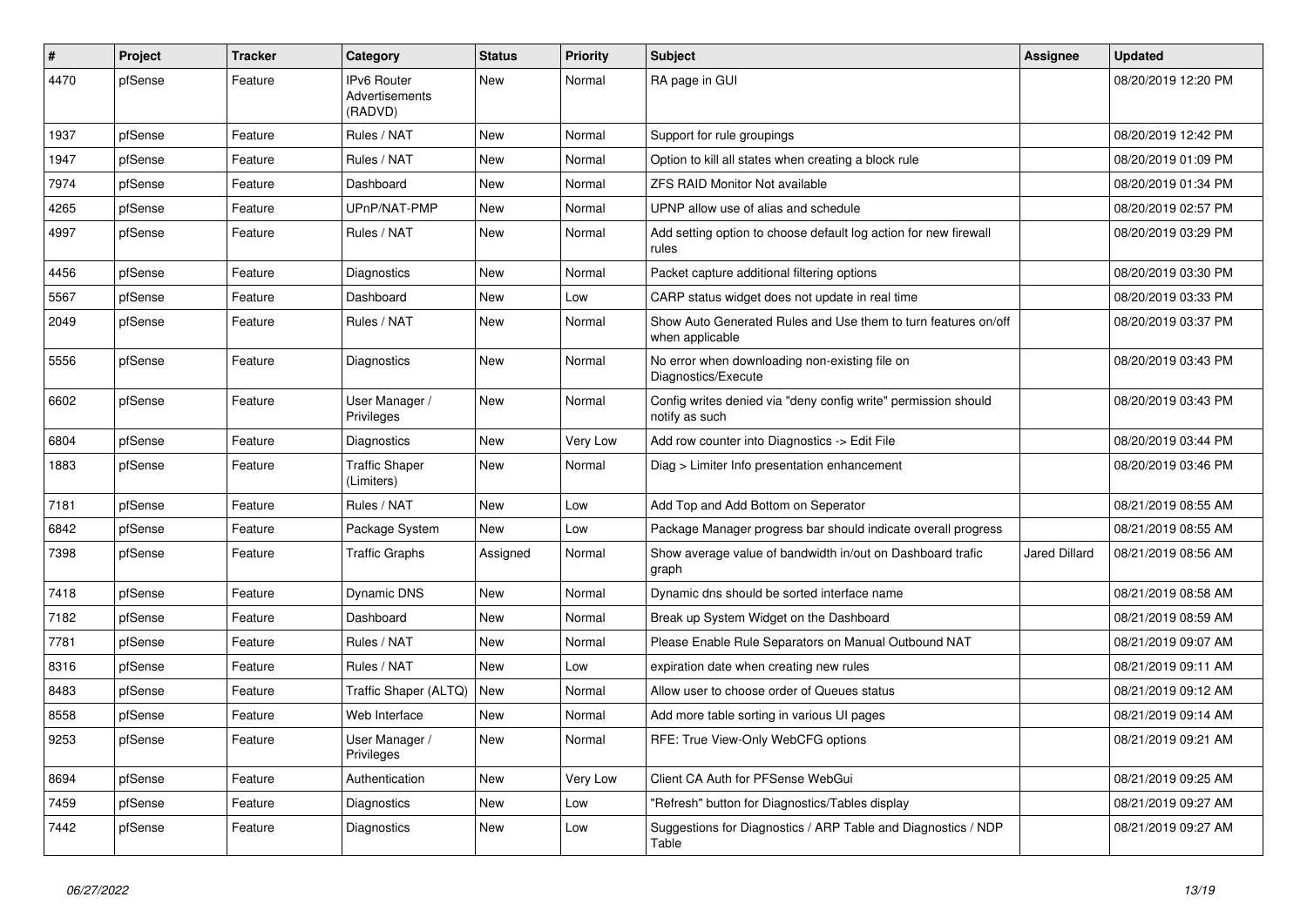| $\vert$ # | Project          | <b>Tracker</b> | Category               | <b>Status</b> | <b>Priority</b> | <b>Subject</b>                                                                       | Assignee   | <b>Updated</b>      |
|-----------|------------------|----------------|------------------------|---------------|-----------------|--------------------------------------------------------------------------------------|------------|---------------------|
| 1656      | pfSense          | Feature        | Diagnostics            | New           | Normal          | Teach pfctl to kill states by port number                                            |            | 08/21/2019 09:55 AM |
| 4098      | pfSense          | Feature        | Authentication         | New           | Normal          | Add option to force a password change on login                                       |            | 08/21/2019 10:31 AM |
| 5825      | pfSense          | Feature        | Authentication         | New           | Normal          | Allow EAP-RADIUS for authentication servers                                          |            | 08/21/2019 10:32 AM |
| 8170      | pfSense          | Feature        | <b>XMLRPC</b>          | New           | Normal          | XMLRPC Sync deletes entires on remote System                                         |            | 08/21/2019 10:42 AM |
| 8243      | pfSense          | Feature        | <b>XMLRPC</b>          | New           | Normal          | Sync dashboard settings over xmlrpc                                                  |            | 08/21/2019 10:42 AM |
| 7441      | pfSense          | Feature        | DHCP (IPv4)            | New           | Low             | Display start/end times for Static Mapping leases on DHCP<br>Leases/DHCPv6 Leases    |            | 08/21/2019 10:48 AM |
| 6283      | pfSense          | Feature        | DHCP (IPv6)            | New           | Normal          | Register DHCPv6 leases with DNS resolver                                             |            | 08/21/2019 10:48 AM |
| 7563      | pfSense          | Feature        | L2TP                   | New           | Normal          | I2tp Suggestion: consider allowing IP/Subnet for the user.                           |            | 08/21/2019 10:52 AM |
| 1979      | pfSense          | Feature        | Aliases / Tables       | <b>New</b>    | Normal          | Add some default read-only system aliases                                            | Jim Pingle | 08/21/2019 11:01 AM |
| 3387      | pfSense          | Feature        | Aliases / Tables       | New           | Normal          | process alias urltable Frequency                                                     |            | 08/21/2019 11:01 AM |
| 4195      | pfSense          | Feature        | Aliases / Tables       | New           | Low             | Aliases: sections                                                                    |            | 08/21/2019 11:01 AM |
| 5735      | pfSense          | Feature        | Aliases / Tables       | New           | Very Low        | Automaticaly add DHCP leases to alias list or make it readable in<br>selected fields |            | 08/21/2019 11:01 AM |
| 6207      | pfSense          | Feature        | Rules / NAT            | New           | Normal          | Please, add "THIS IF broadcast" Macro for use in firewall rules                      |            | 08/21/2019 11:01 AM |
| 3288      | pfSense          | Feature        | Rules / NAT            | <b>New</b>    | Normal          | Macros for Interface Networks on Outbound NAT rule Source<br>drop-down               |            | 08/21/2019 11:02 AM |
| 336       | pfSense          | Feature        | LAGG Interfaces        | <b>New</b>    | Normal          | Option to create lagg under assign interfaces                                        |            | 08/21/2019 11:16 AM |
| 4499      | pfSense          | Feature        | <b>LAGG Interfaces</b> | New           | Normal          | pfSense LAGG interfaces; unable to set speed and duplex for<br>member interfaces.    |            | 08/21/2019 11:16 AM |
| 1388      | pfSense          | Feature        | Multi-WAN              | New           | Normal          | 3G outbound failover connection with auto dial-up and hang-up                        |            | 08/21/2019 11:27 AM |
| 4503      | pfSense Packages | Feature        | New Package<br>Request | New           | Normal          | GNUGateKeeper H.323 Proxy Package                                                    |            | 08/27/2019 02:54 AM |
| 9704      | pfSense Packages | Feature        | FreeRADIUS             | New           | Normal          | Enable filter_username                                                               |            | 08/27/2019 12:07 PM |
| 753       | pfSense          | Feature        | <b>OpenVPN</b>         | New           | Normal          | Add OpenVPN foreign_option support                                                   |            | 09/02/2019 10:38 AM |
| 9725      | pfSense Packages | Feature        | <b>ACME</b>            | New           | Very Low        | Ability to use template variables in acme package                                    |            | 09/04/2019 07:12 AM |
| 9732      | pfSense          | Feature        | DHCP (IPv4)            | New           | Normal          | System UTC time offset in DHCP Option 2                                              |            | 09/06/2019 08:39 PM |
| 895       | pfSense          | Feature        | <b>PPP</b> Interfaces  | New           | Very Low        | PPP subsystem MPPE/MPPC support                                                      |            | 09/10/2019 04:24 PM |
| 9749      | pfSense Packages | Feature        | Status Monitoring      | New           | Normal          | 95th percentile missing for quality in monitoring                                    |            | 09/12/2019 10:39 AM |
| 9775      | pfSense          | Feature        | Backup / Restore       | New           | Normal          | AutoConfigBackup - Rolling per day/hour cap on changes,<br>retention policy          |            | 09/20/2019 09:19 AM |
| 9800      | pfSense          | Feature        | Hardware / Drivers     | New           | Normal          | Add toggle for net.isr.dispatch=deferred in GUI                                      |            | 09/29/2019 06:18 AM |
| 9838      | pfSense          | Feature        | OpenVPN                | New           | Normal          | PKCS11 support                                                                       |            | 10/20/2019 02:12 PM |
| 6103      | pfSense          | Feature        | <b>DNS Resolver</b>    | New           | Normal          | DNS Resolver Outgoing Interfaces should be able to use Gateway<br>Groups             |            | 10/21/2019 08:02 AM |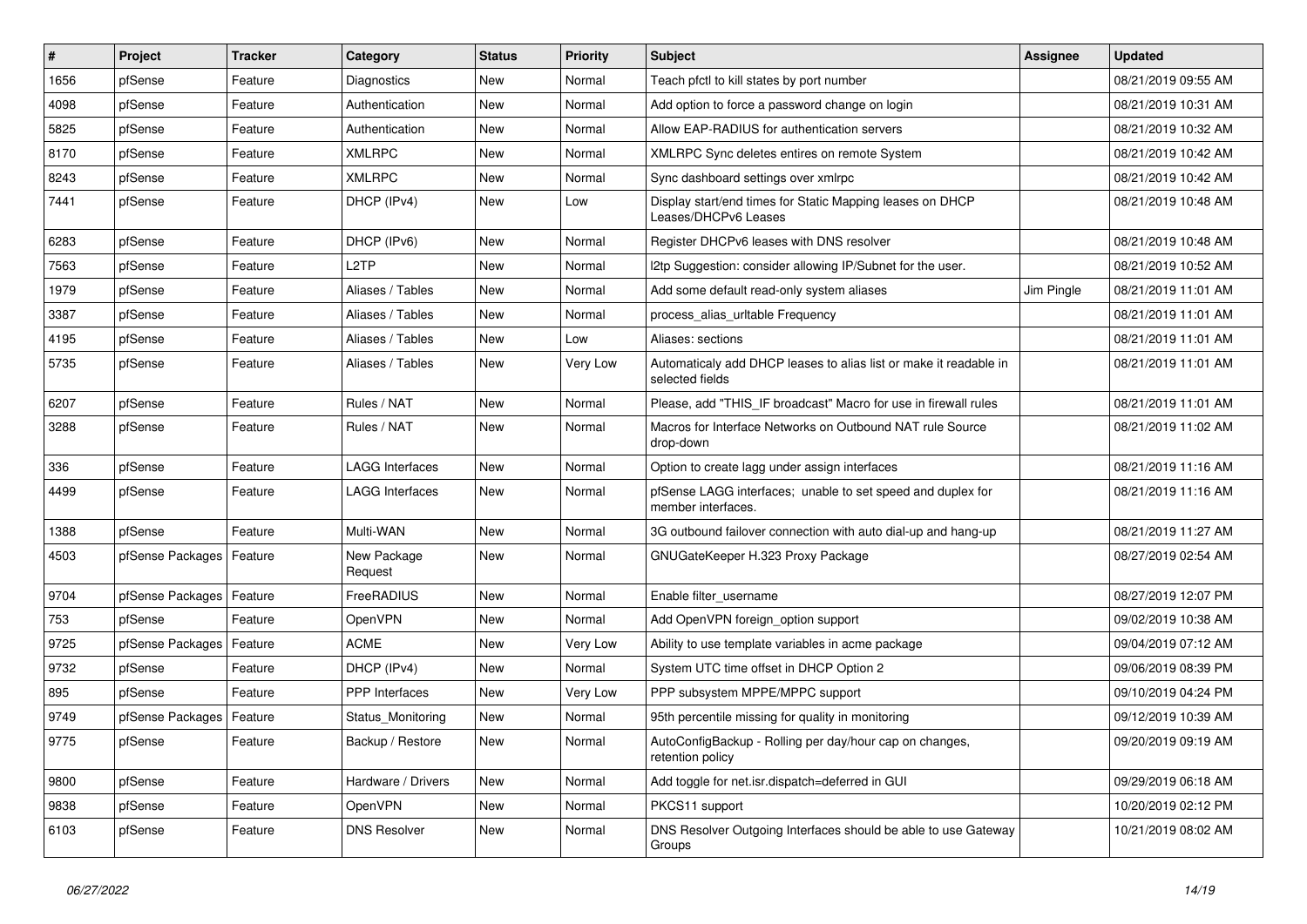| #     | Project                    | <b>Tracker</b> | Category                                 | <b>Status</b> | <b>Priority</b> | Subject                                                                                                | <b>Assignee</b> | <b>Updated</b>      |
|-------|----------------------------|----------------|------------------------------------------|---------------|-----------------|--------------------------------------------------------------------------------------------------------|-----------------|---------------------|
| 7248  | pfSense                    | Feature        | IPsec                                    | New           | Normal          | Web UI for IPSec settings should warn about poor security<br>choices                                   | Jim Pingle      | 10/31/2019 12:15 PM |
| 1268  | pfSense                    | Feature        | Certificates                             | New           | Normal          | Allow mass renewing of certs                                                                           |                 | 11/01/2019 03:17 PM |
| 9044  | pfSense Packages   Feature |                | New Package<br>Request                   | New           | Normal          | <b>Add SoftEther</b>                                                                                   |                 | 11/02/2019 10:51 AM |
| 8985  | pfSense Packages   Feature |                | Suricata                                 | New           | Normal          | Suricata: allow configuration for external/internal additional<br>storage                              |                 | 11/13/2019 10:07 AM |
| 9912  | pfSense Packages           | Feature        | ntop                                     | New           | Normal          | add custom DPI to ntopng                                                                               |                 | 11/18/2019 10:57 AM |
| 7078  | pfSense                    | Feature        | OpenVPN                                  | New           | Low             | Allow reordering of client specific overrides in OpenVPN                                               |                 | 11/21/2019 02:48 PM |
| 9937  | pfSense                    | Feature        | Authentication                           | New           | Normal          | OpenVPN Login User Privilege                                                                           |                 | 11/29/2019 08:46 AM |
| 9973  | pfSense Packages           | Feature        | <b>NRPE</b>                              | New           | Normal          | Nagios NRPE package isn't IPv6 capable                                                                 |                 | 12/20/2019 03:15 PM |
| 10137 | pfSense                    | Feature        | Package System                           | New           | Normal          | net-mgmt/arpwatch: Update to 3.0                                                                       |                 | 12/30/2019 05:16 PM |
| 10144 | pfSense                    | Feature        | Web Interface                            | New           | Low             | Default Sort Order, DHCP Leases                                                                        |                 | 12/31/2019 06:47 PM |
| 10160 | pfSense Packages   Feature |                | New Package<br>Request                   | New           | Normal          | Dedicated Maxmind GeoIP package including license registration                                         |                 | 01/03/2020 10:31 PM |
| 10204 | pfSense                    | Feature        | Interfaces                               | New           | Low             | Possible clarification of Track IPv6 Interface Subnet ID                                               |                 | 01/23/2020 01:04 PM |
| 10250 | pfSense                    | Feature        | DHCP (IPv4)                              | New           | Very Low        | DHCP lease view by interface                                                                           |                 | 02/11/2020 07:47 AM |
| 10258 | pfSense                    | Feature        | Certificates                             | New           | Very Low        | allow to sign CA                                                                                       |                 | 02/20/2020 04:20 AM |
| 9680  | pfSense                    | Feature        | <b>DHCP Relay</b>                        | New           | Normal          | Seperate DHCP Server and relay per interface                                                           |                 | 02/27/2020 10:47 AM |
| 10312 | pfSense                    | Feature        | Rules / NAT                              | New           | Low             | Reordering of NAT rules without dragging                                                               |                 | 03/03/2020 07:28 AM |
| 10345 | pfSense                    | Feature        | DHCP (IPv4)                              | New           | Normal          | DHCP lease distinction between online and offline                                                      |                 | 03/16/2020 07:56 AM |
| 10358 | pfSense Packages           | Feature        | FRR                                      | New           | Very Low        | <b>Stage FRR Configuration Changes</b>                                                                 |                 | 03/19/2020 06:48 AM |
| 3718  | pfSense                    | Feature        | IPv6 Router<br>Advertisements<br>(RADVD) | New           | Normal          | radvd - enhancement proposal: ability to advertise routes and<br>some fixes - patches attached         |                 | 03/22/2020 02:59 PM |
| 9616  | pfSense Packages   Feature |                | New Package<br>Request                   | <b>New</b>    | Normal          | Package for Docs                                                                                       |                 | 03/26/2020 06:34 AM |
| 10377 | pfSense Packages           | Feature        | FreeRADIUS                               | New           | Very Low        | Allow usage of TOTP (Google-Authenticator) without PIN                                                 |                 | 03/30/2020 11:43 AM |
| 10401 | pfSense                    | Feature        | Dashboard                                | New           | Normal          | Request: ability to sort/separate stopped/running Service(s) on<br>Dashboard -> Services Status widget |                 | 03/31/2020 04:48 PM |
| 10237 | pfSense                    | Feature        | Upgrade                                  | New           | Normal          | Take ZFS snapshot on Upgrade                                                                           |                 | 04/07/2020 03:58 PM |
| 9156  | pfSense                    | Feature        | OpenVPN                                  | New           | Normal          | OpenVPN: Add tickbox for 'nopool' directive                                                            |                 | 04/14/2020 01:45 PM |
| 10468 | pfSense                    | Feature        | Web Interface                            | New           | Normal          | Allow to download log files from WebGUI                                                                |                 | 04/17/2020 06:17 AM |
| 9774  | pfSense Packages   Feature |                | Squid                                    | New           | Normal          | Squid logs / remote logs                                                                               |                 | 04/17/2020 06:18 AM |
| 10472 | pfSense Packages   Feature |                | Suricata                                 | New           | Low             | Blocked host alert table break out by timestamp and type to allow<br>sorting by date                   |                 | 04/17/2020 12:46 PM |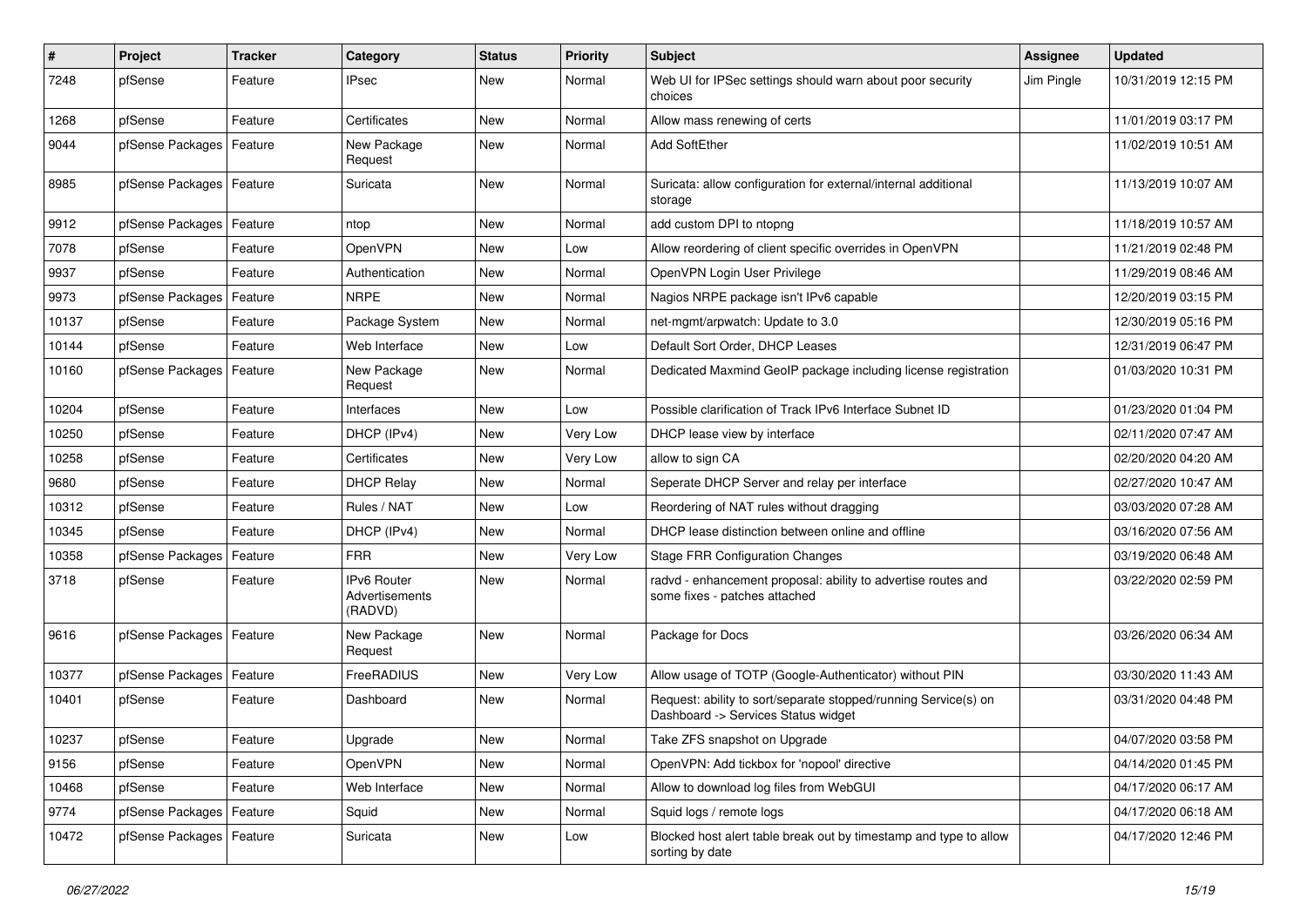| #     | Project                    | <b>Tracker</b> | Category                 | <b>Status</b> | <b>Priority</b> | <b>Subject</b>                                                                                    | <b>Assignee</b> | <b>Updated</b>      |
|-------|----------------------------|----------------|--------------------------|---------------|-----------------|---------------------------------------------------------------------------------------------------|-----------------|---------------------|
| 7260  | pfSense                    | Feature        | Rules / NAT              | New           | Normal          | Source OS / p0f Database Missing Modern Operating Systems                                         |                 | 04/18/2020 02:25 AM |
| 10514 | pfSense                    | Feature        | Web Interface            | New           | Normal          | Add to every page an unparsed Notes field for administrative<br>reference                         |                 | 04/30/2020 06:32 PM |
| 8775  | pfSense                    | Feature        | Authentication           | <b>New</b>    | Very Low        | Use SRV record for LDAP Authentication                                                            |                 | 05/06/2020 07:49 AM |
| 10547 | pfSense Packages           | Feature        | New Package<br>Request   | New           | Normal          | Add package addrwatch. Addrwatch is like arpwatch but works<br>with ipv4 and ipv6                 |                 | 05/11/2020 09:20 AM |
| 10570 | pfSense Packages   Feature |                | OpenVPN Client<br>Export | New           | Very Low        | OpenVPN Export for iOS should use .ovpn12 for certs and private<br>key                            |                 | 05/19/2020 10:12 AM |
| 6228  | pfSense                    | Feature        | <b>Operating System</b>  | <b>New</b>    | Normal          | Please provide a means for IGMPv3 and MLDv2 support                                               |                 | 05/20/2020 03:21 PM |
| 10467 | pfSense                    | Feature        | Notifications            | New           | Very Low        | Email alert functionality for system health                                                       |                 | 05/21/2020 06:02 AM |
| 10581 | pfSense                    | Feature        | Logging                  | New           | Normal          | Provide ability to disable nginx access logging to remote syslog<br>server                        |                 | 05/21/2020 08:36 PM |
| 2983  | pfSense                    | Feature        | DHCP (IPv4)              | <b>New</b>    | Normal          | DHCPD: Add vendor-class-identifier and MAC-OIDs                                                   |                 | 05/29/2020 09:24 PM |
| 10621 | pfSense                    | Feature        | Hardware / Drivers       | Feedback      | Normal          | Update system.inc/system_identify_specific_platform() update to<br>accommodate AWS, Azure and GCP |                 | 06/02/2020 03:16 PM |
| 10651 | pfSense                    | Feature        | <b>OpenVPN</b>           | New           | Normal          | Remove/replace deprecated OpenVPN options                                                         |                 | 06/10/2020 11:32 AM |
| 10653 | pfSense Packages           | Feature        | FRR                      | New           | Normal          | Allow to download frr status                                                                      | Jim Pingle      | 06/11/2020 01:21 AM |
| 8712  | pfSense                    | Feature        | Traffic Shaper (ALTQ)    | New           | Normal          | QOS on ipsec links                                                                                |                 | 06/22/2020 06:27 AM |
| 10718 | pfSense                    | Feature        | <b>Notifications</b>     | <b>New</b>    | Normal          | Email notifications - add new field to enter a from: name                                         |                 | 07/01/2020 09:08 AM |
| 9876  | pfSense                    | Feature        | <b>Operating System</b>  | New           | Normal          | PFsense on KVM: Web interface hint to disable "Hardware"<br>Checksum Offloading"                  |                 | 07/03/2020 07:11 AM |
| 9717  | pfSense                    | Feature        | Web Interface            | New           | Low             | Search box for pfsense ?                                                                          |                 | 07/05/2020 02:14 PM |
| 10731 | pfSense                    | Feature        | <b>XMLRPC</b>            | New           | Very Low        | XML-sync primary/secondary config flag                                                            |                 | 07/06/2020 03:52 PM |
| 6831  | pfSense Packages           | Feature        | Snort                    | New           | Normal          | Snort does not support aliases containing FQDN                                                    |                 | 07/11/2020 12:51 PM |
| 6544  | pfSense                    | Feature        | DHCP (IPv4)              | New           | Very Low        | RFC 3046 DHCP Option 82 support (and RFC 3315/4649/4580<br>for IPv6)                              |                 | 07/13/2020 02:14 AM |
| 10347 | pfSense Packages   Feature |                | OpenVPN Client<br>Export | <b>New</b>    | Normal          | Request to add pull-filter                                                                        |                 | 07/29/2020 08:11 AM |
| 10802 | pfSense                    | Feature        | DHCP (IPv4)              | <b>New</b>    | Very Low        | Seperator for DHCP Static Mapped leases                                                           |                 | 07/31/2020 10:30 AM |
| 10805 | pfSense                    | Feature        | Hardware / Drivers       | New           | Normal          | Intel QAT (QuickAssist) encryption support for PfSense                                            |                 | 07/31/2020 03:13 PM |
| 10600 | pfSense Packages   Feature |                | pfBlockerNG              | New           | Normal          | Add support for pfBlockerNG "Action list" feature                                                 |                 | 08/10/2020 02:39 AM |
| 10831 | pfSense Packages   Feature |                | New Package<br>Request   | New           | Very Low        | Integration of nntp-proxy into pfsense                                                            |                 | 08/13/2020 09:09 AM |
| 10839 | pfSense                    | Feature        | Traffic Shaper (ALTQ)    | New           | Normal          | Add popular messengers to the Traffic Shaper Wizard                                               |                 | 08/18/2020 10:07 AM |
| 4591  | pfSense                    | Feature        | <b>IPsec</b>             | New           | Normal          | IPSec Failover Support for IP Addresses instead of Dynamic DNS<br>/ Failover Group                |                 | 09/04/2020 12:17 AM |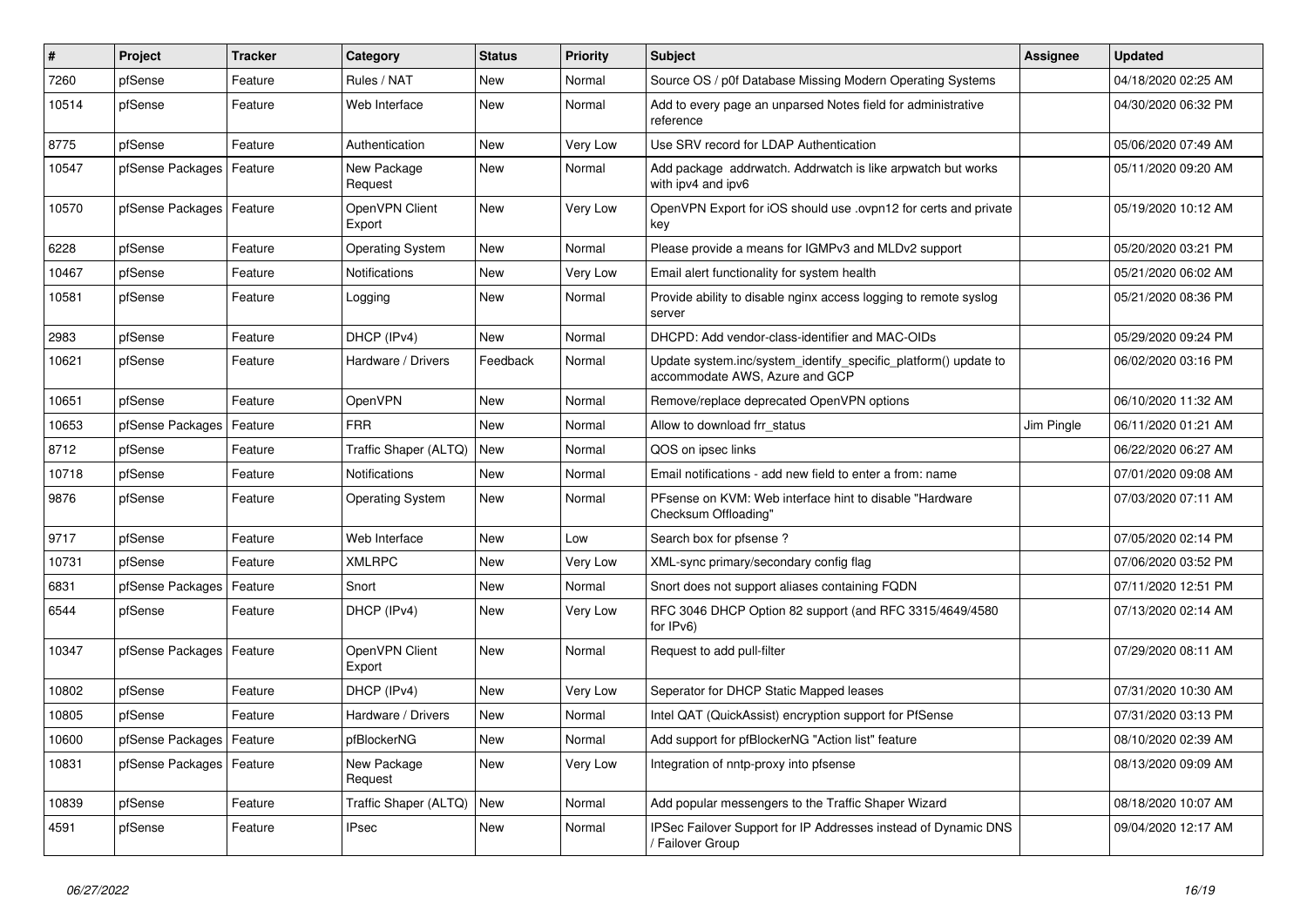| #     | Project                    | Tracker | Category                 | <b>Status</b>                 | <b>Priority</b> | <b>Subject</b>                                                                          | Assignee         | <b>Updated</b>      |
|-------|----------------------------|---------|--------------------------|-------------------------------|-----------------|-----------------------------------------------------------------------------------------|------------------|---------------------|
| 10865 | pfSense Packages           | Feature | squidguard               | New                           | Normal          | squidGuard lacks options to send traffic action logs to syslog<br>server                |                  | 09/05/2020 01:21 AM |
| 8216  | pfSense Packages           | Feature | Telegraf                 | New                           | Normal          | Add prometheus output for telegraf                                                      |                  | 09/09/2020 05:33 AM |
| 9130  | pfSense                    | Feature | DHCP (IPv4)              | New                           | Normal          | Request ID [#INC-16195]: DHCP - PXE Boot                                                |                  | 09/10/2020 01:39 PM |
| 10890 | pfSense                    | Feature | Interfaces               | New                           | Normal          | Allow multiple assigned interfaces to track status of a single<br>switch port           |                  | 09/14/2020 07:20 AM |
| 9545  | pfSense Packages   Feature |         | <b>FRR</b>               | New                           | Normal          | Enable MULTIPATH in FRR                                                                 | Jim Pingle       | 09/18/2020 12:52 PM |
| 7671  | pfSense                    | Feature | Gateway Monitoring       | New                           | Normal          | Gateway Monitoring Via Custom Script or Telnet.                                         |                  | 09/18/2020 02:59 PM |
| 6457  | pfSense                    | Feature | Installer                | New                           | Normal          | Allow ability to configure AWS EC2 AMI via userdata                                     |                  | 09/21/2020 02:54 PM |
| 10645 | pfSense                    | Feature | Package System           | New                           | Very Low        | Choosing active repo after restoring config but before starting<br>pkgs auto-installing |                  | 09/22/2020 01:04 PM |
| 1683  | pfSense                    | Feature | Rules / NAT              | New                           | Normal          | PF scrub min-ttl option                                                                 |                  | 09/23/2020 01:52 AM |
| 6960  | pfSense                    | Feature | DHCP (IPv4)              | New                           | Normal          | Consider replacing ISC DHCP server with KEA DHCP                                        |                  | 09/24/2020 01:59 PM |
| 4776  | pfSense                    | Feature | Wireless                 | New                           | Normal          | Add 802.1x dynamic vlan support                                                         |                  | 10/02/2020 07:42 AM |
| 6176  | pfSense Packages   Feature |         | OpenVPN Client<br>Export | New                           | Normal          | Privilege for OpenVPN Client Export                                                     |                  | 10/05/2020 07:33 AM |
| 9718  | pfSense                    | Feature | Diagnostics              | New                           | Low             | Make diag states summary table sortable                                                 |                  | 10/06/2020 09:12 AM |
| 8149  | pfSense                    | Feature | <b>NTPD</b>              | <b>New</b>                    | Normal          | <b>NTPsec</b>                                                                           |                  | 10/11/2020 10:59 AM |
| 1257  | pfSense                    | Feature | Certificates             | <b>Pull Request</b><br>Review | Normal          | Handle encypted CA/Certificate private keys                                             |                  | 10/12/2020 07:12 AM |
| 10904 | pfSense                    | Feature | <b>DHCP Relay</b>        | Pull Request<br>Review        | Normal          | Support vti interfaces in dhcrelay                                                      | Luiz Souza       | 10/12/2020 07:35 AM |
| 9970  | pfSense                    | Feature | Captive Portal           | New                           | Low             | Captive Portal and SAML2 Integration                                                    | Mauro<br>Braggio | 10/12/2020 07:39 AM |
| 7287  | pfSense                    | Feature | <b>NTPD</b>              | New                           | Normal          | NTP add support for ACTS ref clock                                                      |                  | 10/12/2020 07:45 AM |
| 7405  | pfSense                    | Feature | DHCP (IPv4)              | New                           | Normal          | Ability to add dhcp host reservations from "Diagnostics -> ARP<br>table"                |                  | 10/12/2020 08:22 AM |
| 10841 | pfSense Packages           | Feature | pfBlockerNG              | New                           | Normal          | Allow per Source/VLAN/Network individual black&whitelists                               |                  | 10/18/2020 07:42 AM |
| 3377  | pfSense                    | Feature | Captive Portal           | New                           | Normal          | OAuth2 authentication in captive portal                                                 | Jim<br>Thompson  | 10/19/2020 09:13 AM |
| 6742  | pfSense                    | Feature | Authentication           | New                           | Normal          | OAuth2 authentication for OpenVPN (and for FreeRadius)                                  | Jim<br>Thompson  | 10/19/2020 09:19 AM |
| 10995 | pfSense                    | Feature | <b>Operating System</b>  | New                           | Low             | Remove VMware MSI-X from the PCI blacklist.                                             |                  | 10/20/2020 11:40 AM |
| 11004 | pfSense                    | Feature | DHCP (IPv4)              | New                           | Low             | DHCP reservations with no IP address show entries in DHCP<br>leases                     |                  | 10/26/2020 07:22 AM |
| 11026 | pfSense Packages           | Feature | FreeRADIUS               | New                           | Low             | Feedback on Packages - FreeRADIUS package                                               |                  | 11/02/2020 07:21 AM |
| 10280 | pfSense                    | Feature | Dashboard                | New                           | Low             | <b>DHCP Leases widget</b>                                                               |                  | 11/07/2020 09:18 PM |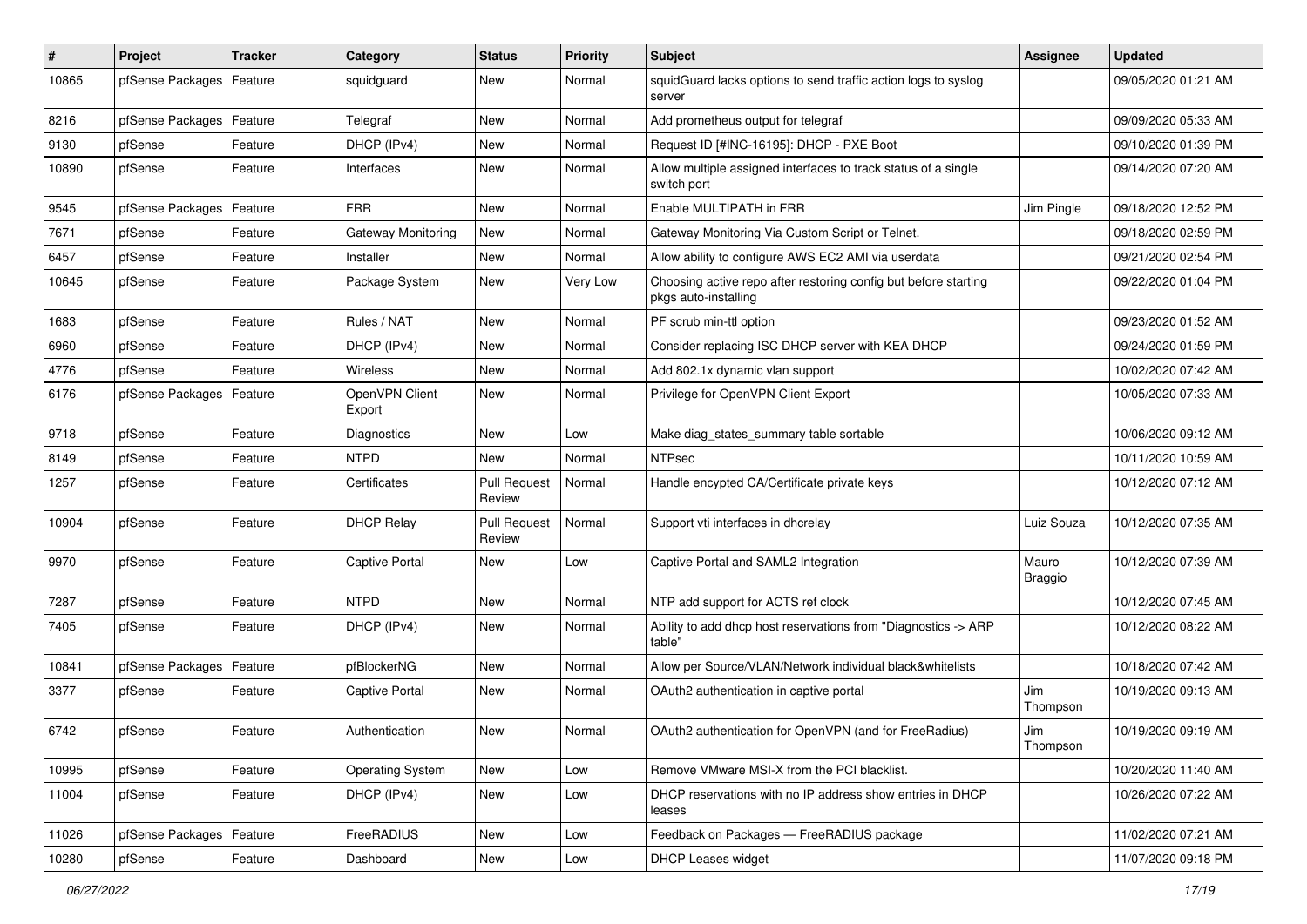| #     | Project                    | <b>Tracker</b> | Category                | <b>Status</b>                 | <b>Priority</b> | <b>Subject</b>                                                                                                                   | Assignee     | <b>Updated</b>      |
|-------|----------------------------|----------------|-------------------------|-------------------------------|-----------------|----------------------------------------------------------------------------------------------------------------------------------|--------------|---------------------|
| 11056 | pfSense                    | Feature        | Interfaces              | New                           | Normal          | Add option to disable flow-control on interfaces in GUI                                                                          |              | 11/11/2020 04:41 PM |
| 11084 | pfSense                    | Feature        | Dynamic DNS             | New                           | Normal          | Dynamic DNS include option to specify virtual IP addresses                                                                       |              | 11/19/2020 01:26 PM |
| 11092 | pfSense Packages           | Feature        | pfBlockerNG             | New                           | Normal          | Detecting DNS tunneling                                                                                                          |              | 11/21/2020 04:53 AM |
| 11099 | pfSense Packages   Feature |                | pfBlockerNG             | New                           | Normal          | DNSBL blocking by schedule                                                                                                       |              | 11/25/2020 12:12 AM |
| 2386  | pfSense                    | Feature        | Interfaces              | <b>Pull Request</b><br>Review | Normal          | Bridge member that is not an assigned interface                                                                                  | Viktor Gurov | 12/02/2020 06:01 AM |
| 11138 | pfSense Packages   Feature |                | FreeRADIUS              | New                           | Normal          | new WebGUI checkboxes needed                                                                                                     |              | 12/07/2020 08:28 AM |
| 11156 | pfSense Packages           | Feature        | pfBlockerNG             | New                           | Normal          | Add an option include subdomains for the noAAAA feature                                                                          |              | 12/11/2020 10:19 AM |
| 10918 | pfSense                    | Feature        | Aliases / Tables        | New                           | Low             | IP Aliases de-duplication                                                                                                        |              | 12/13/2020 11:37 PM |
| 10223 | pfSense                    | Feature        | Interfaces              | New                           | Normal          | Add the ability to create additional loopback interfaces                                                                         |              | 12/15/2020 04:35 PM |
| 11169 | pfSense                    | Feature        | Interfaces              | New                           | Very Low        | Changing interface index order                                                                                                   |              | 12/17/2020 05:44 AM |
| 11189 | pfSense                    | Feature        | <b>Captive Portal</b>   | New                           | Normal          | Captive Portal - Tarpit option                                                                                                   |              | 12/23/2020 06:44 PM |
| 10962 | pfSense                    | Feature        | Dynamic DNS             | New                           | Normal          | Add Cpanel support for Dynamic DNS Clients                                                                                       |              | 12/28/2020 01:56 PM |
| 11178 | pfSense Packages           | Feature        | Filer                   | New                           | Normal          | Filer do not ask what to do with previous filename                                                                               |              | 12/31/2020 02:45 AM |
| 11200 | pfSense Packages           | Feature        | Squid                   | New                           | Normal          | Squid reverse proxy + multiple ssl certificates                                                                                  |              | 12/31/2020 03:50 AM |
| 9226  | pfSense                    | Feature        | Web Interface           | New                           | Normal          | zfs GUI functionality - alerts                                                                                                   |              | 12/31/2020 02:50 PM |
| 10238 | pfSense                    | Feature        | <b>Operating System</b> | New                           | Very Low        | Periodic Scrub of ZFS filesystem                                                                                                 |              | 12/31/2020 03:02 PM |
| 11209 | pfSense Packages           | Feature        | pfBlockerNG             | New                           | Normal          | pfBlockerNG soft blocking                                                                                                        |              | 01/01/2021 02:07 PM |
| 11213 | pfSense                    | Feature        | Gateways                | New                           | Low             | Option to mark gateway as down directly from Table                                                                               |              | 01/03/2021 07:09 AM |
| 11227 | pfSense Packages           | Feature        | pfBlockerNG             | New                           | Normal          | Feeds update                                                                                                                     |              | 01/07/2021 12:11 AM |
| 2504  | pfSense                    | Feature        | <b>LAGG Interfaces</b>  | New                           | Normal          | lagg enhancements                                                                                                                |              | 01/08/2021 12:17 PM |
| 11206 | pfSense Packages           | Feature        | <b>FRR</b>              | <b>Pull Request</b><br>Review | Normal          | <b>FRR 7.5</b>                                                                                                                   | Jim Pingle   | 01/08/2021 12:47 PM |
| 286   | pfSense                    | Feature        | Backup / Restore        | New                           | Normal          | Backup/restore users individually                                                                                                |              | 01/09/2021 03:48 PM |
| 10541 | pfSense Packages   Feature |                | Squid                   | Feedback                      | Normal          | Squid failover and load balancing                                                                                                | Viktor Gurov | 01/14/2021 07:34 AM |
| 11243 | pfSense                    | Feature        | Interfaces              | New                           | Normal          | individual pfctl snort2c tables per interface only blocking IPs for<br>specific interface when a rule triggers in snort/suricata |              | 01/14/2021 03:02 PM |
| 7903  | pfSense Packages   Feature |                | New Package<br>Request  | New                           | Normal          | Duo ssh package                                                                                                                  |              | 01/16/2021 12:44 AM |
| 11257 | pfSense                    | Feature        | Upgrade                 | New                           | Normal          | Installed Packages: Update all button                                                                                            |              | 01/18/2021 10:45 AM |
| 11260 | pfSense Packages           | Feature        | pfBlockerNG             | New                           | Normal          | pfBlockerNG: predefined ASN groups for Google, Facebook,<br>Apple, etc with useful selections                                    |              | 01/18/2021 03:46 PM |
| 11266 | pfSense Packages   Feature |                | AutoConfigBackup        | New                           | Very Low        | Give an option to list restore point in "reverse" order/latest at the<br>top.                                                    |              | 01/19/2021 06:58 PM |
| 11270 | pfSense                    | Feature        | VPN (Multiple Types)    | New                           | Low             | Consider integrating Nebula mesh VPN                                                                                             |              | 01/20/2021 03:34 PM |